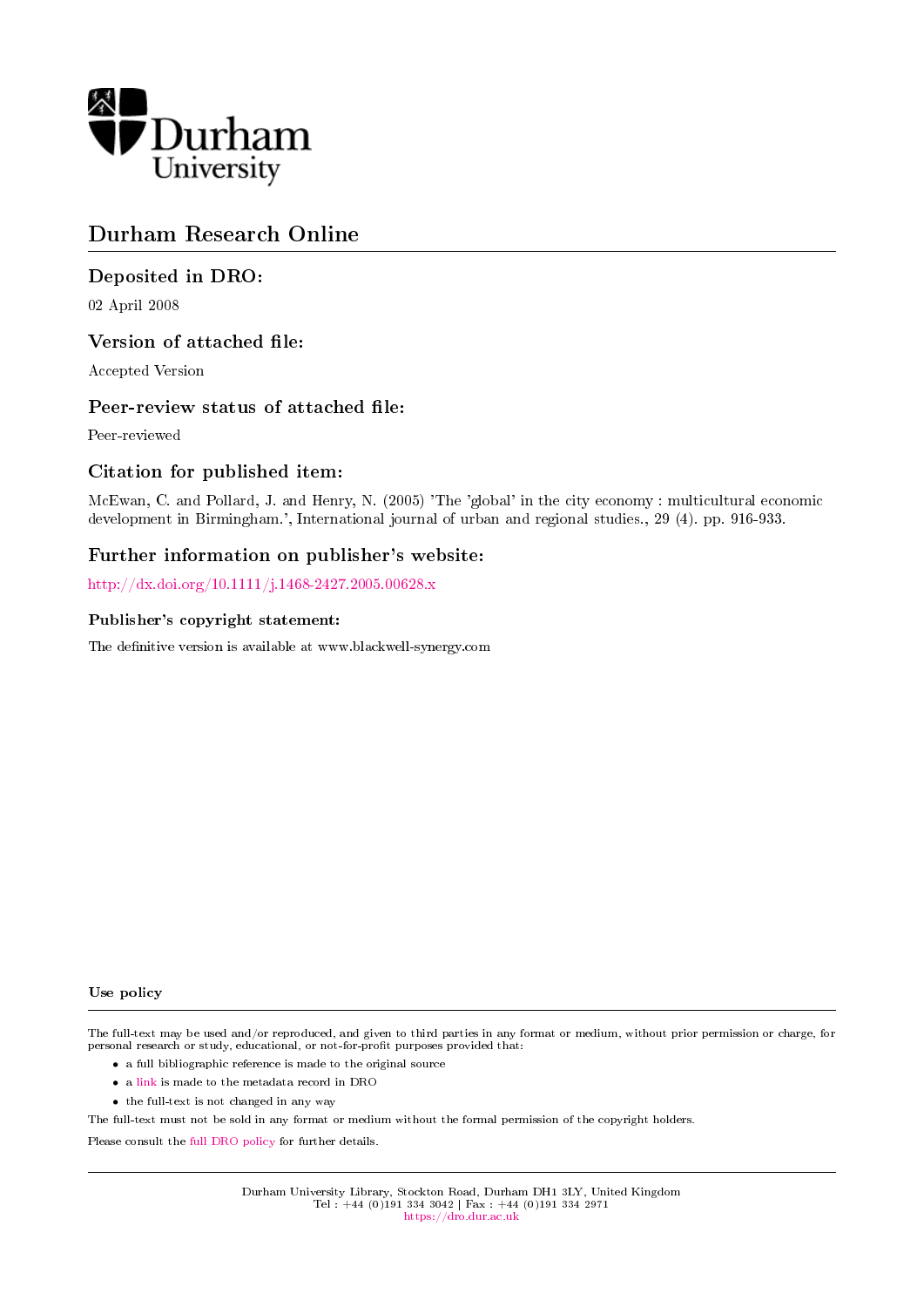## **The 'global' in the city economy: multicultural economic development in**

### **Birmingham**

Cheryl McEwan\*, Jane Pollard\*\*, Nick Henry\*\*

\* Department of Geography, University of Durham

\*\* Centre for Urban and Regional Development Studies, University of Newcastle

Address for correspondence:

Dr Cheryl McEwan Department of Geography Science Site South Road Durham DH1 3LE Tel: 0191 3341941 Fax: 0191 3341800 Email: cheryl.mcewan@durham.ac.uk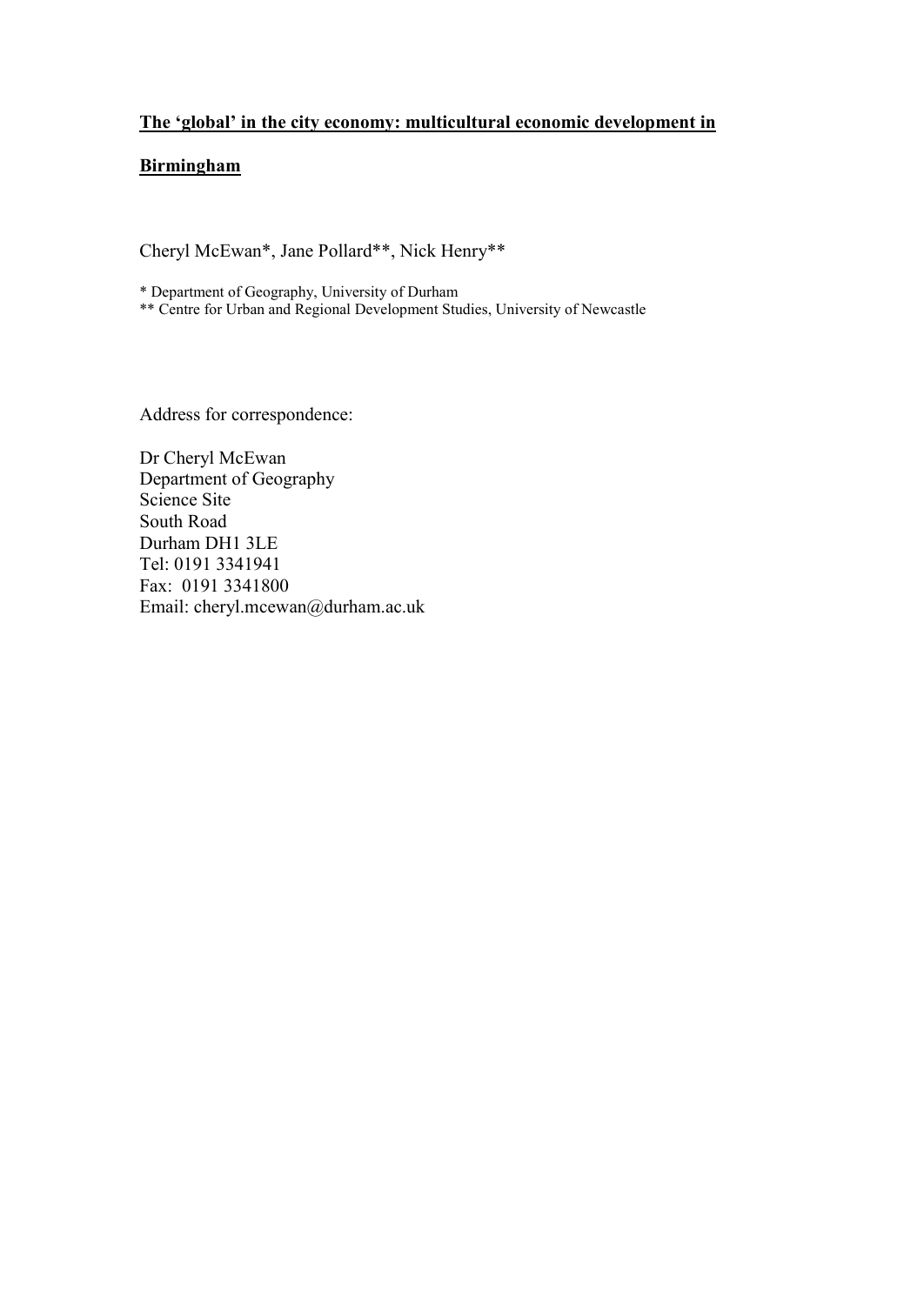#### **Re-visioning a 'global city': multicultural economic development in Birmingham**

#### **Abstract**

This paper draws on critiques of "global cities" to conceptualise Birmingham, the UK"s second largest metropole, as a "global" city by highlighting forms of economic globalisation that draw on the city"s residents, their histories and their social and cultural networks. The paper illustrates some of the diversity and significance of minority ethnic economic activity within Birmingham and the potential this holds for its future economic development, focusing on examples from three transnational networks (Chinese business networks, ethnic food manufacturing and the Bhangra music industry). The paper signals a rather different understanding of "global" as it relates to economic advantage, transnationalism and ethnic diversity within cities in general, and Birmingham in particular. We suggest that this different understanding of the global has important policy implications, not simply in terms of economic representations of the city, but also in terms of developing the possibilities of such transnational networks and engaging with the constraints facing them. We argue that encouraging a more *relational* way of thinking about cities like Birmingham has the potential for advancing social wellbeing by influencing socio-economic policy and practice. We use the example of Birmingham, therefore, to engage broader debates about alternative paths of "global" economic, social and cultural investment for UK (and other) cities.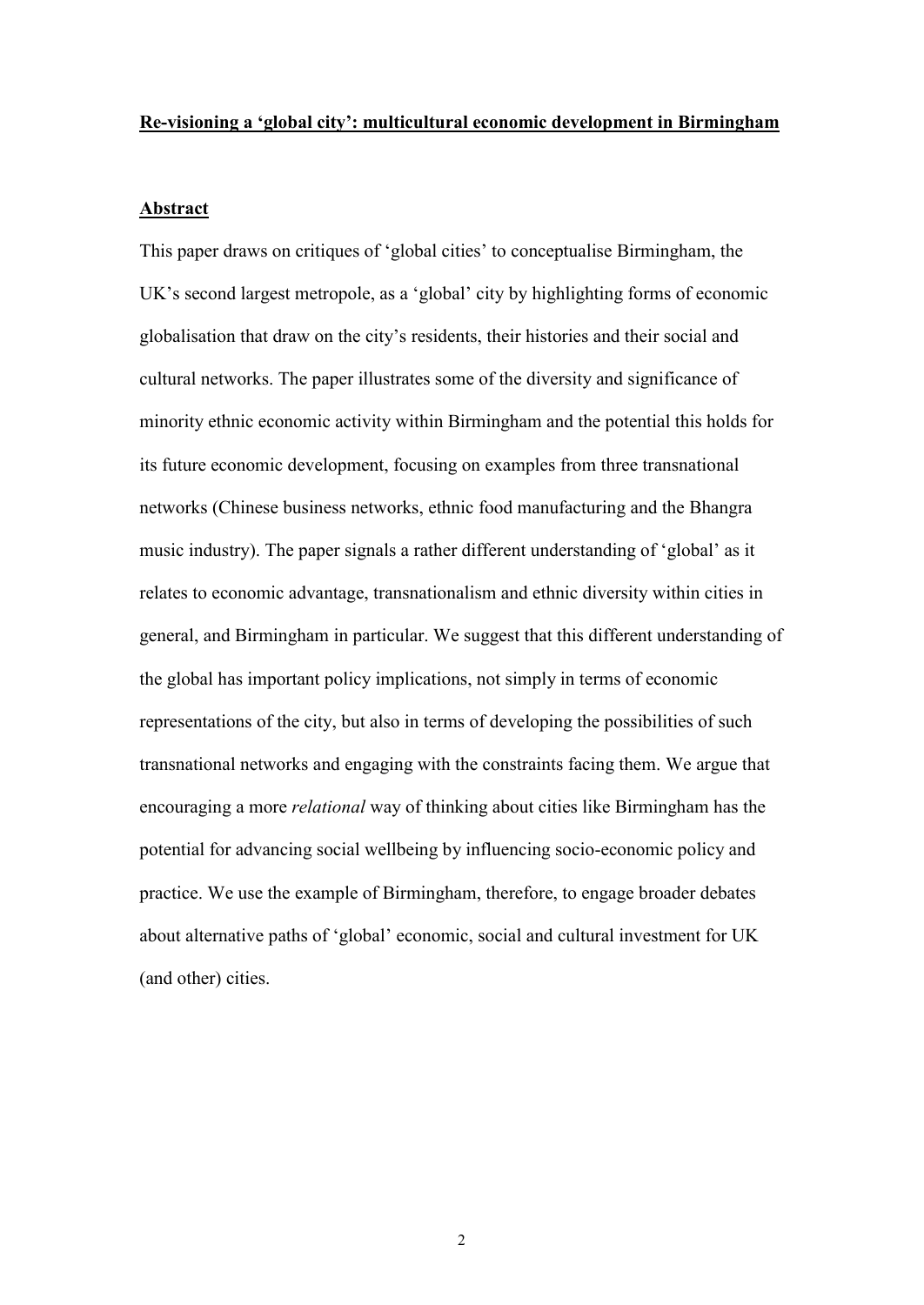#### **Introduction**

In a recent treatise on transnational urbanism, Smith (2001) argues for the need to "historicize the Global City" (p.61-63). He argues that a historical perspective reveals "globalisation" not as a recent all encompassing system of economic power but rather as an historically specific, variant, and contested set of economic and social practices (see also Held *et al*., 1999). In turn,

The urban future… is far less predictable but far more interesting than the grand narrative of global capital steam-rolling and swallowing local political elites and pushing powerless people around… Rather than viewing global cities as central expressions of the global accumulation of capital, all cities can then be viewed in the fullness of their particular linkages with the worlds outside their boundaries (Smith, 2001: 71).

Furthermore, in addition to acknowledging the need to historicise 'the global city', Ley (2004) has argued that prevailing accounts of 'global cities' are limited by their economistic tendencies and related suppression of political and cultural domains. His mission is to open up "globe talk" (2004:162) by acknowledging the agency and everyday lived experiences that constitute cosmopolitan, transnational spaces. For Ley, the privileging of 'a view from above' (p. 154) has meant that the voices of dwellers in global cities has, too often, been absent in accounts of these cities. In this paper, we draw on these critiques to explore Birmingham, the UK"s second largest metropole, as a "global" city by highlighting forms of economic globalisation that draw on the city"s residents, their histories and their social and cultural networks.

Birmingham"s regeneration programmes during the 1980s and 1990s mirrored those of many other British and North American cities based around "flagship" projects and the desire to create profitable spaces for predominantly middle-class consumption (Hubbard 1996, Henry and Passmore 1999). Moreover, as Sandercock (2003) has suggested, this prestige-based city centre regeneration reproduced existing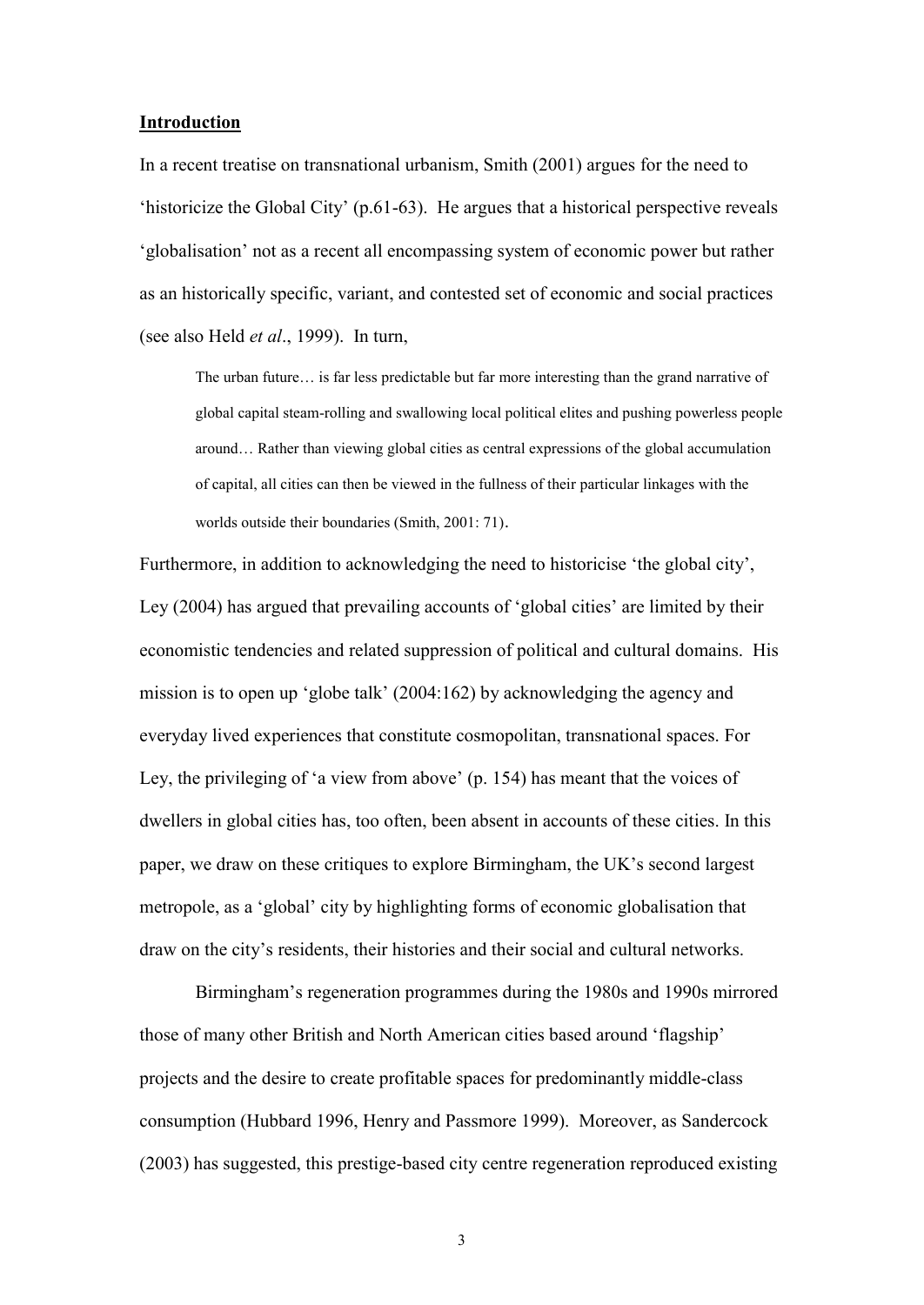social, economic and cultural exclusions, which in Birmingham are also racialised, as substantial resources were diverted from the city"s inner areas to fund these projects (see also Loftman and Nevin 1996a, 1996b). Despite their economic, social and political marginalisation and exclusion from representations of the city, however, Birmingham"s minority ethnic communities have long been a source of economic vitality and innovation.

In attempting to re-vision Birmingham"s contemporary economic place in the world, the paper develops an account based on the distinctiveness of an economy rooted (and routed) in transnational networks; in other words, a distinctiveness drawn from the city"s multicultural population and their particular linkages with worlds beyond the city"s boundaries (see also Scott, 2001). The intention is, therefore, to signal a rather different understanding of "global" as it relates to economic advantage, transnationalism (in the form of cross-border connections, see Vertovec, 1999; 2001) and ethnic diversity within cities in general, and Birmingham in particular. This different understanding of the global has important policy implications, not simply in terms of economic representations of the city, but also in terms of developing the possibilities of such transnational networks and engaging with the constraints that they face. Significantly, Birmingham City Council has recently recognised the need to revisit its strategic vision to focus on 'place making' as well as 'place marketing' in an attempt to link immigrant and poor neighbourhoods with the downtown economy (Sandercock 2003).

In what follows, we develop these arguments by illustrating some of the diversity and significance of minority ethnic economic activity within Birmingham, and the potential this holds for its future economic development. Our illustrations focus on examples from three transnational networks: Chinese business networks,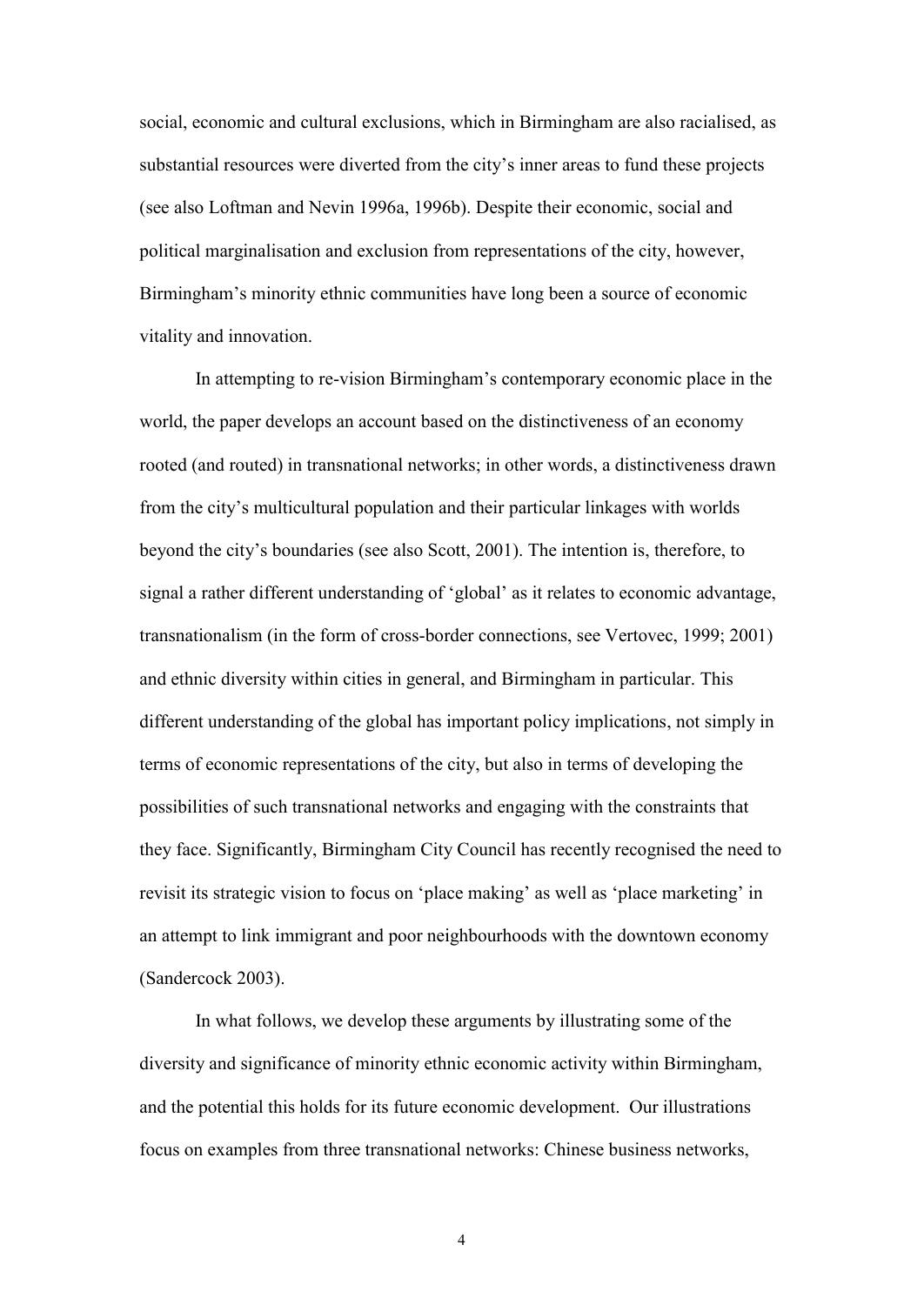ethnic food manufacturing and the Bhangra music industry. We conclude by suggesting that Birmingham is a working example of multicultural economic development, whilst acknowledging the problems inherent in the privileging of ethnicity by global capitalism and the uncritical celebration of multiculturalism. In so doing, we aim to encourage a more *relational* way of thinking about cities like Birmingham, as a place that can be conceived in terms of "the articulation of social relations" (Massey 1994, 120) produced by its diverse population. These relations are both located within Birmingham and stretched beyond it, tying the city to wider relations, places and processes (*ibid*.; see also Amin 2004). This conceptualisation, we argue, is important politically because it facilitates the exploration of the conditions under which these networks may either have the potential for advancing social wellbeing or, alternatively, (re-)generating exploitation and exclusion.

#### **Minority ethnic business in Birmingham**

Birmingham has received little attention as a "global city", yet its place in the global economy is evolving in new ways that are often related to its multiculturalism, postcolonialism and the transnationalism of many of its residents. As a destination for overseas investment, through its historical (colonial) links as the "workshop of the world" (Bryson *et al.*, 1996), and its postcolonial and other migratory paths, Birmingham can claim to be a multicultural city. The 2001 census revealed that 26.4% of the city"s population categorised themselves as other than "White", with 19.5% of the population (over 190,000) identifying as Asian/Asian British (Office of National Statistics, 2001). The West Midlands region, with the exception of London, has the lowest proportion of people identifying themselves as White (88.8% compared with 90.9% for England as a whole) and above average proportions of White Irish,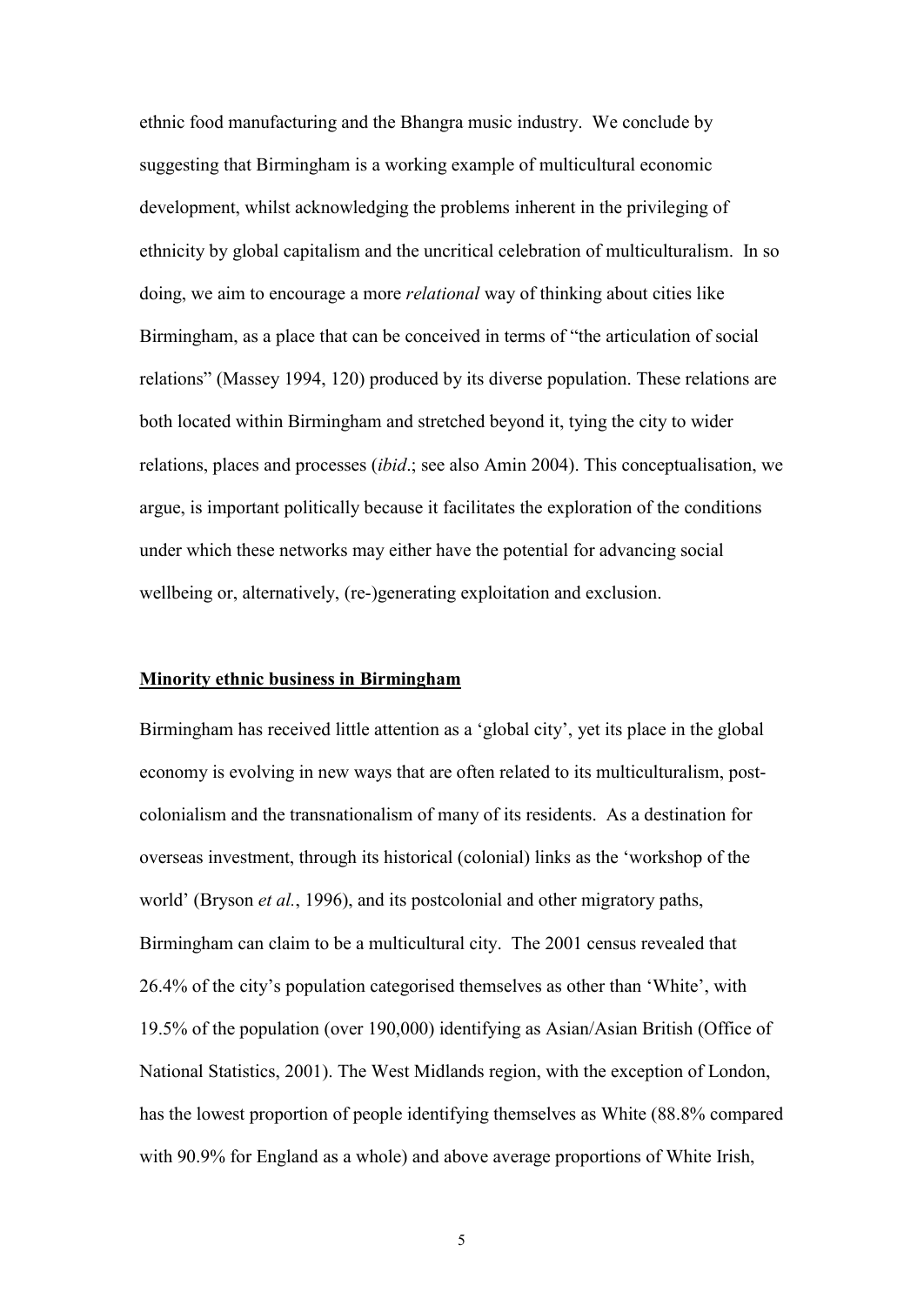Mixed White and Black Caribbean, Indian, Pakistani, Bangladeshi and Black Caribbean people (*ibid*.; see also Barrett *et al.*, 2000). The argument here is that this diversity is recognised as a strength and, indeed, as a route to economic development (Henry, 1998; Henry and Passmore, 1999; Henry *et al.*, 2002).

If we start to look beyond the traditional "global city" imaginaries of contemporary regeneration schemes what other accounts of economic life in the city might be revealed? In terms of ethnicity, Birmingham"s economic position is constructed through, and interwoven with, numerous minority ethnic economic networks, some more visible than others. Birmingham"s "overseas Chinese" population, for example, is prominent in property development within the city. The areas of Sparkbrook and Sparkhill (see Figure 1) include Pakistani banks and the city will shortly become home to the first branch of the new Islamic Bank of Britain Plc to be located outside London. The formation of Britain"s first Irish Business Association in the city is another example of how some of Birmingham"s economic networks are identified primarily by their ethnicity (Griffin, 1998). Although "white" business groups do not usually identify themselves in ethnicised terms, the Irish business community in Birmingham is constructing an ethnic identity based on 'minority white' experiences. It is explicit about Irishness and economic advantage, and includes any business of Irish origin or with trading or cultural links with Ireland.

The production of particular commodities has also become associated with (minority) ethnicity within the city, for example, ethnic foods and particular musical styles (discussed subsequently). Birmingham"s multicultural and transnational economic activities extend across a range of economic operations and products. The Sparkhill area is the centre for the south Asian jewellery quarter, the retailing of clothing, sarees and other textiles. Perhaps less well known is the Greek-Cypriot fish-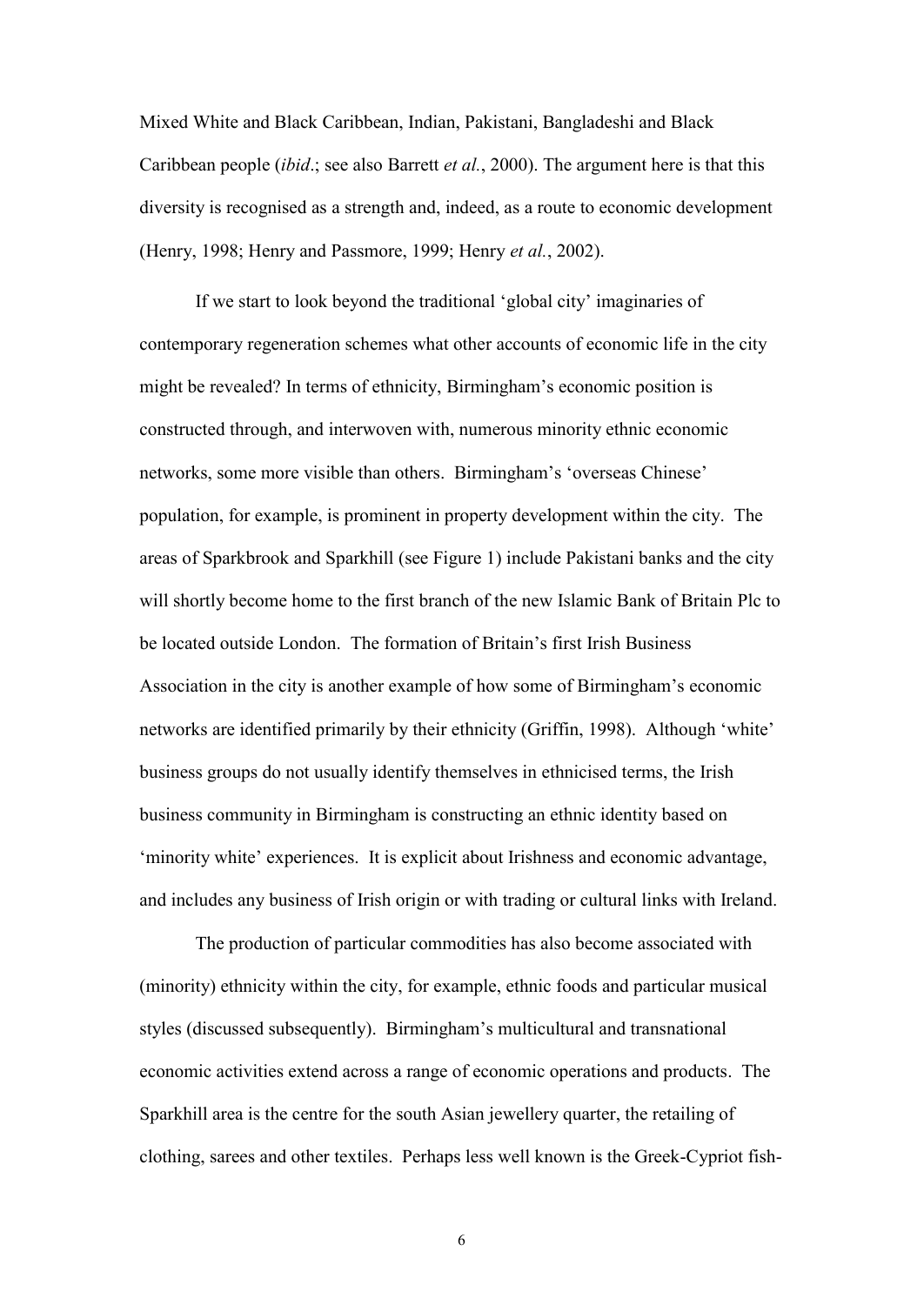frying network which, as early as 1989, constituted 25% of Birmingham"s 300 fish and chip shops (Stewart, 1989). Today, the city's halal butchers number more than fifty; Birmingham"s National Halal Centre is growing through demand from non-Muslims and is exporting goods such as halal baby food throughout Europe.

#### **[insert Figure 1 here]**

More widely celebrated is the success of the 'Birmingham balti'. Birmingham and the West Midlands region is world famous for the production and consumption of the Kashmiri balti, a hybrid product of British Asian cultures that has also been "exported" to other cities in the UK. The balti is identified with a particular set of migrants to, and residents of, Birmingham and its region. These migrants have redefined this traditional dish so that it combines their ethnic roots with living in a specific western city.

Although data is scarce, some figures (which use the limited, rigid framework of Census ethnic descriptions) suggest that up to 33% of Birmingham"s business activity occurs within minority ethnic owned enterprises (*The Economist*, 1998). The possibilities for continued development of this business activity are myriad. For example, Eastern Foods have launched a range of halal Chinese meals for British Muslims who otherwise cannot eat in Chinese restaurants (*Birmingham Voice*, 2000). Another example is the 1993 establishment of the Birmingham/Mirpur Friendship Association (around 90,000 people in Birmingham originate from the Kashmiri district of Mirpur). The Chambers of Commerce in both cities are now incorporated into this Association and are currently in active collaboration to develop and extend commercial links between the two cities. Furthermore, the recognition of this particular migratory path has seen "fusion housing" - highly flexible panel and frame concrete structures - proposed by community architects Shillam and Smith for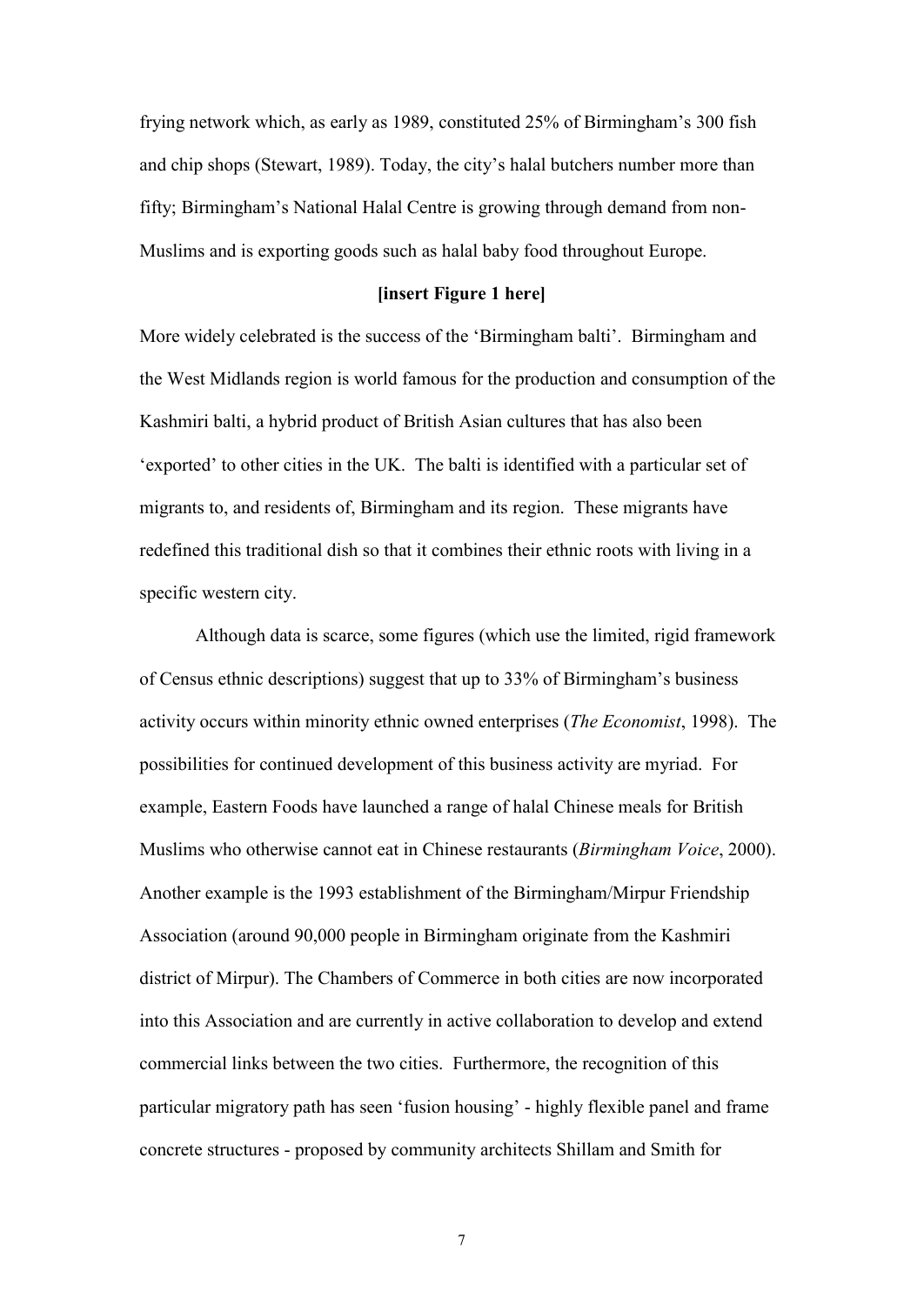development in Birmingham"s predominantly Kashmiri-populated districts of Saltley and Small Heath (Glancey, 1999). Finally, Birmingham Chamber of Commerce has been involved in a recruitment exercise in Mumbai to bring Indian information technology specialists to the city to fill a skills gap within the local (and national) economy. This has the potential to position Birmingham within global IT networks (BBC Midlands Today, 7/9/00) [1].

The range of "ethnic" economic activity illustrated above derives from the ever-changing but historically circumscribed migratory paths of the residents of Birmingham. The roots of Birmingham"s economy are derived from its centrality within a (European) colonial past. A key question to ask of these illustrations is to what extent might the city's economic future draw on its post-colonialism and multiculturalism (Jacobs, 1996; Fincher and Jacobs, 1998; Sandercock, 1998, 2003)? In what follows, we explore specific ethnic-based transnational networks in the city and the trading links they incorporate and that might imply a rather different concept of "the global city". Traditionally, such examples of business networks are likely to have been studied under the rubric of 'ethnic entrepreneurship'. The theoretical models of 'replacement labour', 'ethnic niche/enclave' and 'middleman minority' amongst others all highlight the "marginality" and "sub-optimal" operation of many businesses formed through ethnic entrepreneurship (Wilson and Portes, 1980; Aldrich *et al.*, 1984; Ward and Jenkins, 1984; Ward 1985). With ethnicity defined, explicitly or implicitly, as "a possible outcome of the patterns by which intra- and inter-group interactions are structured" (Waldinger *et al.*, 1990: 32), these literatures also often emphasise sources of competitive support (networks, friendship, family, shared value systems, etc.), which are derived from spatial concentration (Greene, 1997).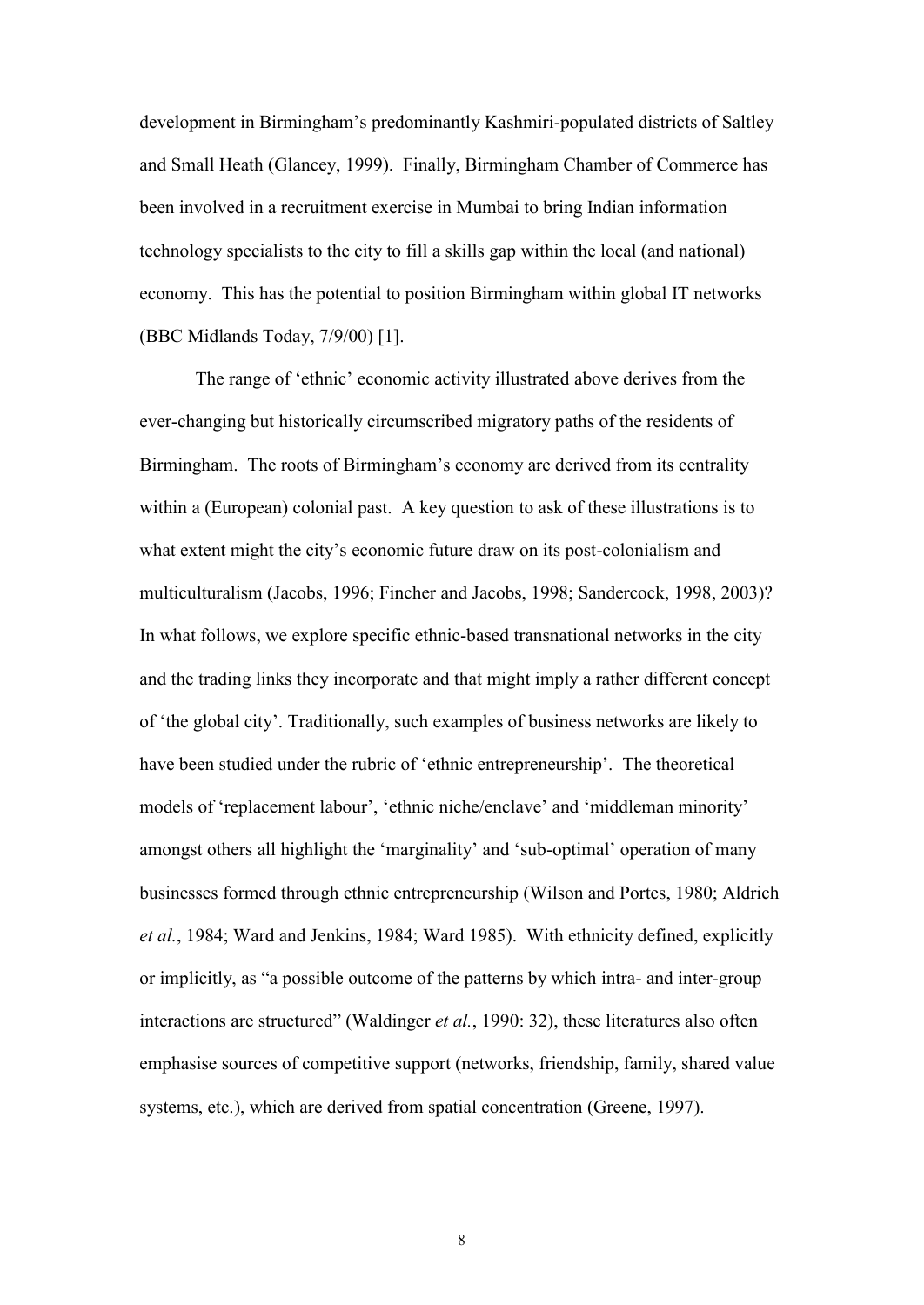More recent framings of ethnic business networks include research into the 'informal sector' (Waldinger and Lapp, 1993), often couched in the terms of 'the Third World comes to the First" (Portes *et al.*, 1989; Sassen, 1994) [2], and some recent analyses acknowledge the importance of place and broader institutional links (see for example the "mixed embeddedness" approach of Kloosterman *et al*. 1999). In the work of Light and Gold (2000, 24-25), these literatures are synthesised to identify three concepts reflecting different aspects of "the ethnic economy" in the USA: the ethnic ownership economy (consisting of business owners and their co-ethnic helpers and workers), the ethnic enclave economy (referring to the territorialisation of such ethnic ownership economies) and the ethnic-controlled economy (referring to numerical clustering of co-ethnic employees in industries and occupations allowing them to exert appreciable economic power).

While not denying the (political and) analytical power of these approaches in advancing understanding, we argue that a relational analysis of Birmingham"s global economies allows a further perspective on ethnic entrepreneurship. As Albrow (1997: 51) argues, the competitive advantage of ethnic businesses may derive precisely from their ability to draw upon networks that "extend as far as their resources and will to use the communication at their disposal". In this sense, competitive advantage can be as much a product of international and transnational links as of agglomeration and, in the case of immigrant communities, the possible resources at their disposal are both transnational and local (as is their ethnic definition).

Some networks in Birmingham reveal economic activities drawing on diasporic links, both local and transnational, to create unique and competitive products and services. In this sense we want to move away from "out of the ordinary" notions of ethnic entrepreneurialism and emphasise that these networks are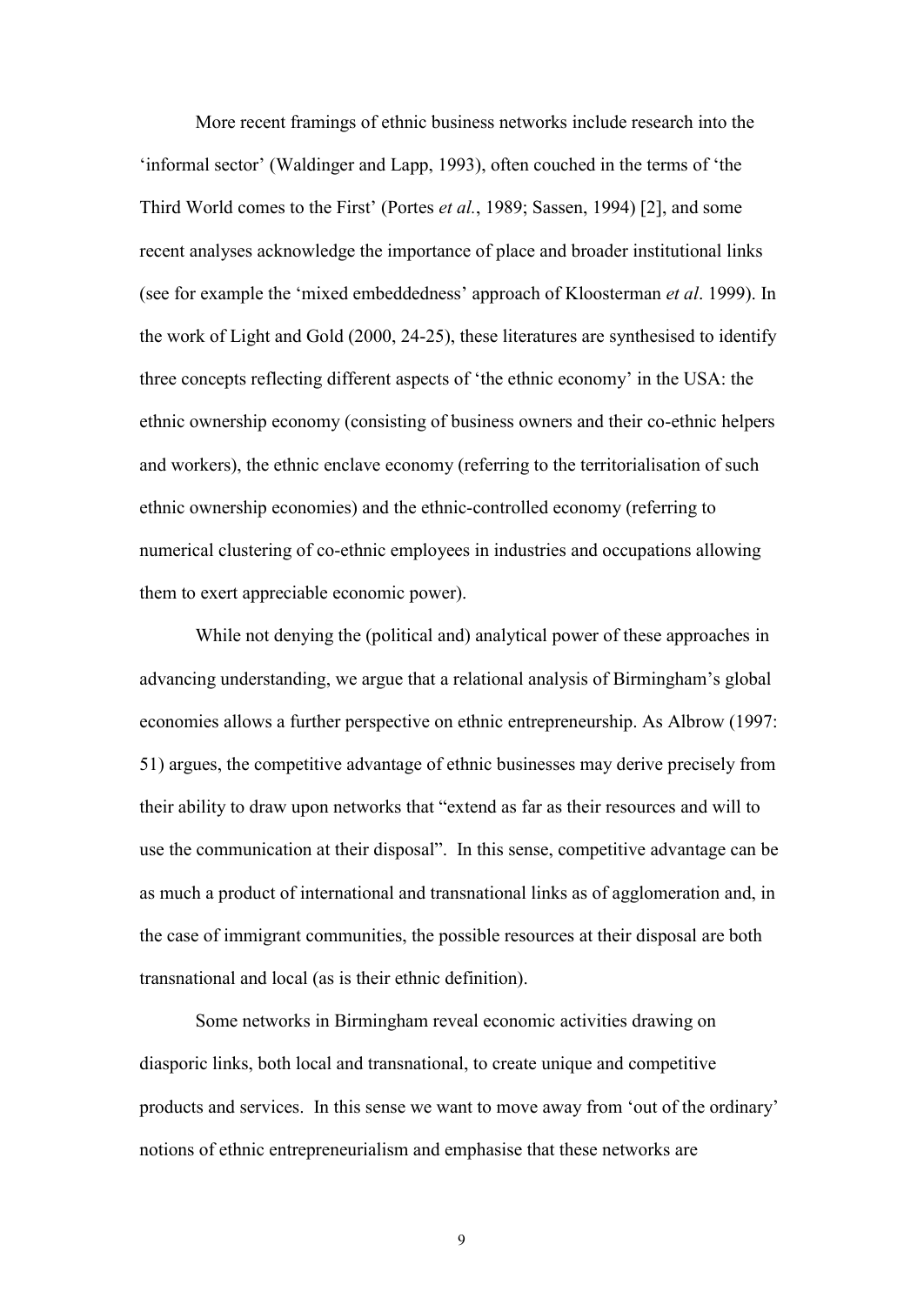increasingly *business as usual* in Birmingham. This is not "Third World comes to First" through ethnic entrepreneurial sweatshops; rather these economic activities should be framed within the literatures of economic geography concerned with "new industrial spaces", "networks" and "commodity chains". We argue that Birmingham"s transnational economic networks illustrate two points. First, and following Werbner, they highlight the relational qualities of the city"s economy in which,

space needs to be conceptualised not as territory or circumscribed locality but as networked and socially produced through the manufacture and flow of distinctive goods between nodal points, vertically as well horizontally organized (Werbner 2001, 673).

Second, while accepting that these commodities have relative cultural value in and of themselves (see Werbner 1999, 575), these examples illustrate that the commodities produced have an economic presence that is, and ought to be, increasingly significant to urban economies. While often difficult to measure or classify in traditional economic terms, we argue that these transnational networks are producing new hybrid products of economic worth and with distinctive geographies.

#### **Transnational economic networks in Birmingham**

### **1. Chinese business networks**

Although people identifying as Chinese make up only 1.2 % of Birmingham"s population (ONS, 2001), in 1987 the City Council designated an area of the city as a Chinese Quarter, now referred to as the Chinese/Markets Quarter. This serves as a resource for the city"s Chinese community. It contains Birmingham"s Chinese Youth Centre, the Chinese Community Centre, China Court Business Centre, two health centres, a selection of solicitors, accountants and consultants, foreign exchange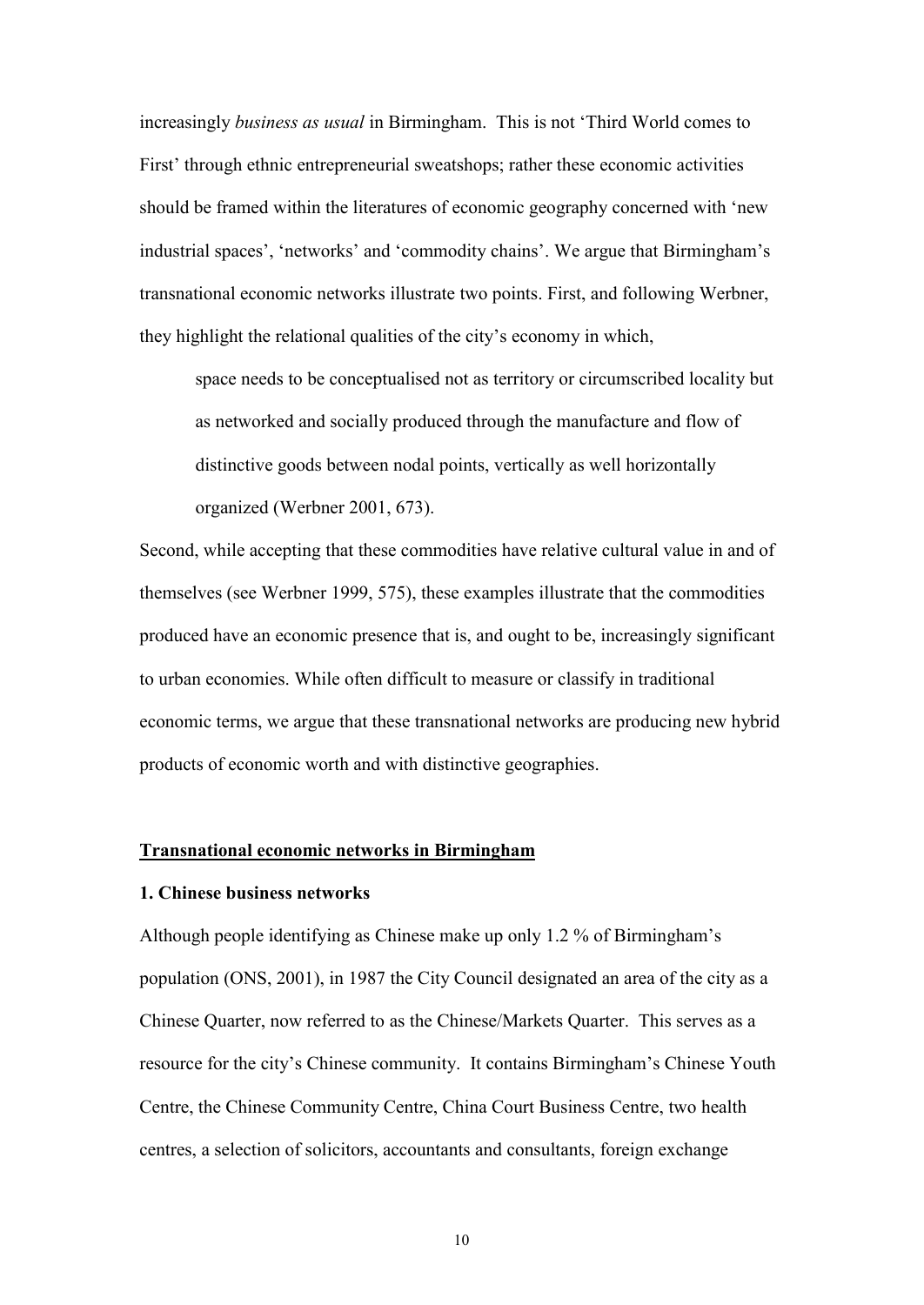facilities and a wide range of Chinese supermarkets and restaurants. More problematically, it also provides "an element of exotic spectacle" (Clive Jackson, BCC, interview 17.9.97, in Dean, 1997) for both Birmingham"s population and its visitors. Unlike the "Chinatowns" of other major cities (Anderson, 1988; 1990; 1991; Li, 1994; Olds, 1996; Mitchell, 1997), it is not a major residential area, but was designed with the intention of using an explicit notion of ethnicity to bring economic life back to part of the decaying inner city.

China Court was the first redevelopment project in the Chinese Quarter, begun in 1986 to the southeast of the city centre. It involved the refurbishment of a derelict three-storey warehouse around a "Chinese theme" to encourage the "Orientalisation" of the Quarter (Jackson, *ibid*.). Much of the decoration and detail originates in China and the 60,000 pagoda roof tiles were imported from Hong Kong. All units were let to Chinese businesses. With the development of China Court in place, the plan has been to continue upgrading the area and attract flows of capital from both local and overseas Chinese businesses and property developers. The phase two extension of the China Court redevelopment scheme was largely financed by Chinese private capital and was made the responsibility of the Chinese property developers Anglo-Oriental Properties Ltd. In recent years, the Chinese Quarter has witnessed a certain amount of gentrification of its existing buildings, such as the Chung Ying and Chung Yung Garden restaurants, in addition to further financial assistance (a £3.2m grant in 1990) from the City of Birmingham.

In 1998, businessman Wing Yip presented the city of Birmingham with the Pagoda (see Figure 1). This gift, shipped from China, acts as a gateway to the Chinese Quarter and was provided to advertise the presence and importance of the Chinese community in Birmingham (Chan, 2002 and forthcoming). Wing Yip was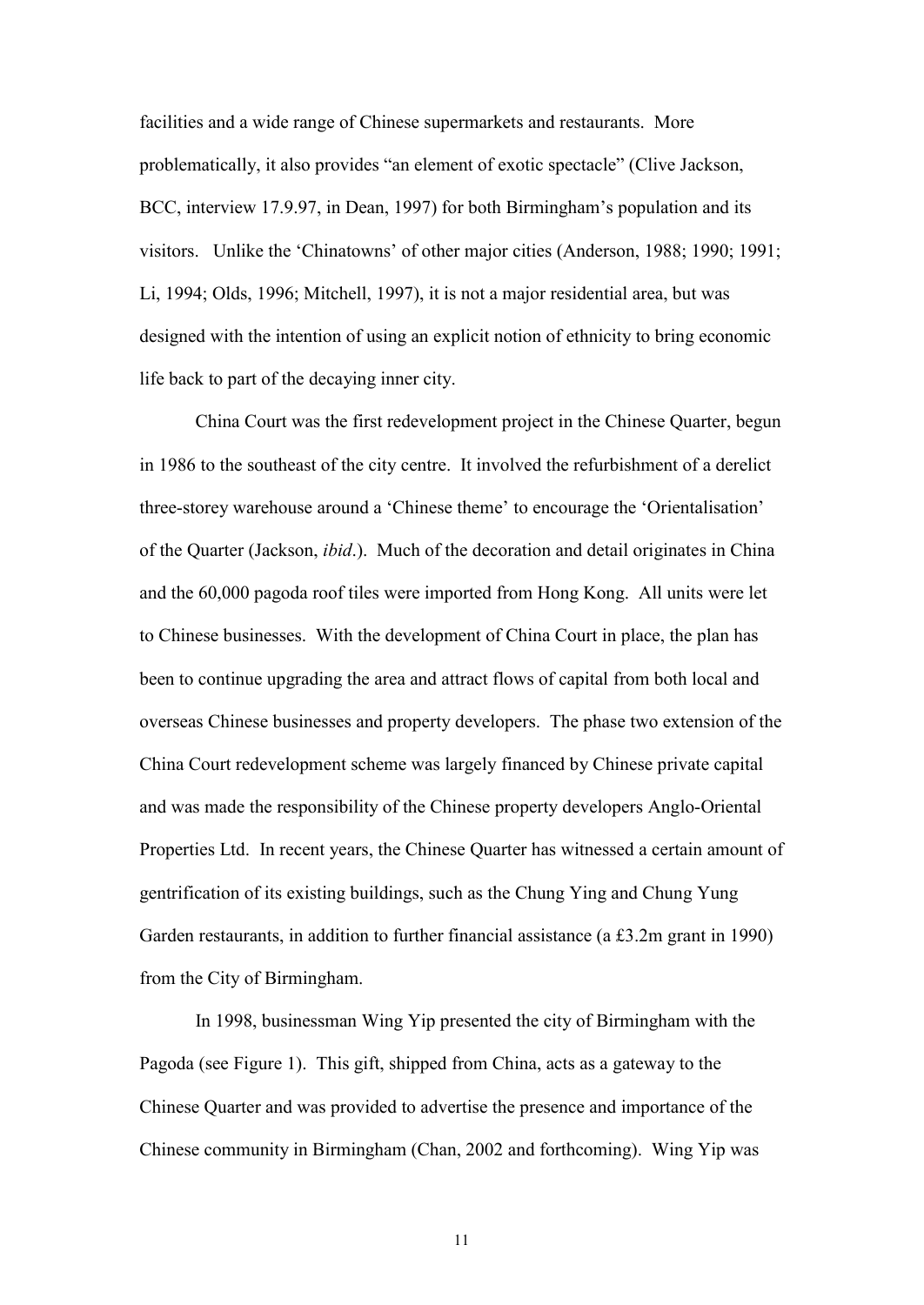also involved in the Heartlands regeneration initiative in the north of the city (Deakin and Edwards 1993). This is another area of substantial development, offering commercial activities, business units and facilities for the local Chinese community. Wing Yip was first to occupy this area of redevelopment in the early 1990s with a cash and carry business and later bought the adjoining land to create opportunities for further Chinese-owned development. In this instance a 'Gateway to Heaven', again built largely from specialist materials imported from China, acts as a boundary marker for the site.

The idea of the Chinese Quarter is clearly fused with the traditional route of early Hong Kong Chinese migrants into the catering industry during the 1950s and 1960s. It is estimated that 80% of the Birmingham Chinese are engaged in the food industry (Birmingham City Council, 1996b: 12); this, together with saturated markets in Chinese takeaways and restaurants, involves high risk despite the present prosperity of the community. Nevertheless, as the numbers of Chinese people in Birmingham and Britain have grown, they have developed their networks of kinship, capital and goods to take in family and business contacts in cities such as London, Manchester and Hong Kong, and used these connections to branch out from the restaurant business. Anglo-Oriental properties, led by "local" overseas Chinese businessman Stephen Sham, has been a key agent in the development of the Chinese Quarter; Wing Yip"s involvement in property development has been part of his broader move into food production and distribution.

The Wing Yip supermarket is one of Britain"s largest Chinese shopping centres with a workforce of 78, and is part of a successful national chain involving stores in London, Edinburgh and Manchester (Keating, 2000). Stocking these stores requires a considerable import/export network and Wing Yip"s business draws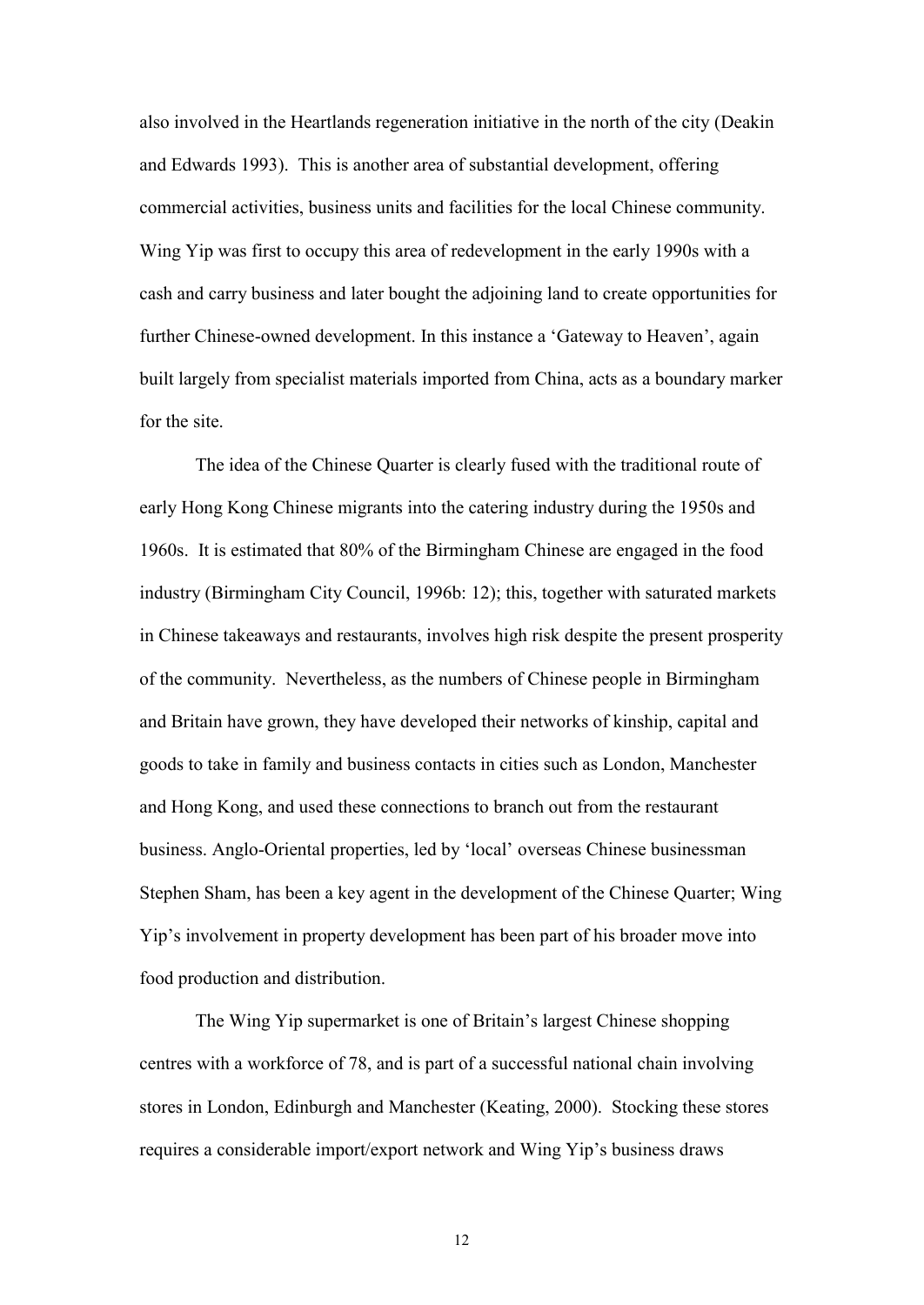extensively on linkages with China and its surrounding regions; the business also now supplies Wing Yip branded goods to the main supermarkets. As Irene Chu of the Birmingham Chinese Society explains, most Chinese business people in Birmingham have contacts in South East Asia and import a majority of their goods from this region, especially items such as Chinese foods for retail and wholesale that are not produced in the UK (interview, August 1997, in Dean, 1997). Thus, the development of the Chinese Quarter has been the product of a complex set of networks and partnerships involving the local City Council, national government, a number of Chinese business people and property developers and members of the Chinese community. Moreover, this long term process may be contrasted with the rather more recent, and almost overwhelming, interest by (inter)national trade and industry bodies in the growth of the Chinese economy.

Most recently, there has been further immigration from Hong Kong, and Birmingham has become a nodal point within new flows of overseas Chinese capital and people. A number of specialist travel agents have opened to service the increased flows, while the newly arrived Bank of China serves the local business community in Chinese dialects, with practices that are based on Hong Kong business customs [3]. If analyses of other contexts are any indication (Redding, 1990; Anderson, 1991; Seagrave, 1995; Thrift and Olds, 1996; Weidenbaum and Hughes, 1996; Yeung, 1998; Yeung and Olds, 2000), the success of Birmingham"s Chinese community is based upon an element of competitive advantage and trust that is derived from ethnicity and transnational trading links. In turn, as one element of a broadening set of economic activities, the expansion of the economic horizons of Birmingham"s Chinese business community has created new forms of investment and global linkage for the city. Indeed, in 2004, Birmingham hosted the  $12<sup>th</sup>$  Annual European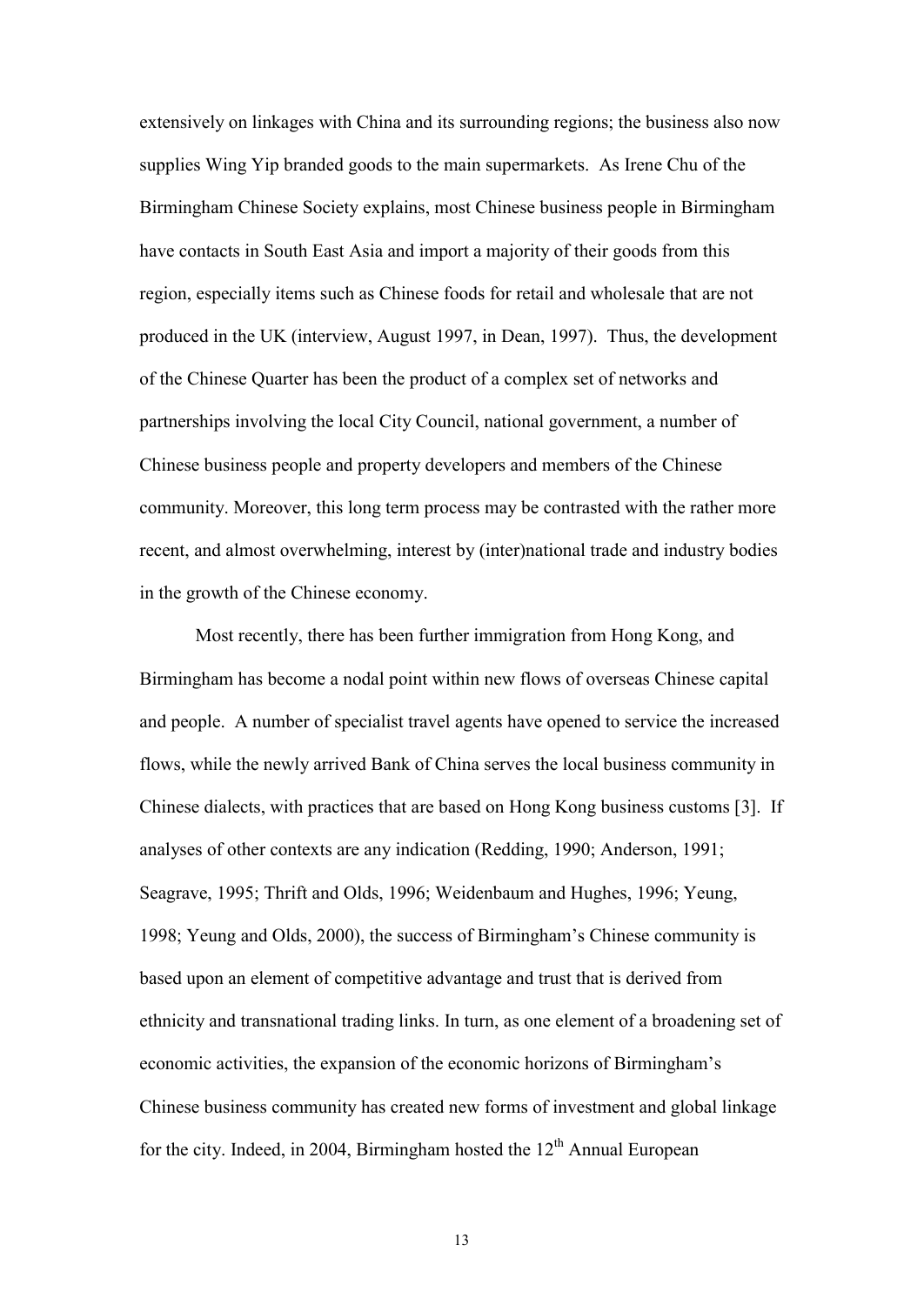Conference of Chinese Organisations, which attracted more than 400 delegates not only from across Europe and the rest of the UK but also from China, Singapore, Malaysia and the United States [4].

#### **2. Ethnic food production**

Chinese food production is one example of transnational links related to the growth of the ethnic foods industry in Birmingham. Ethnic food manufacturing for both national and international distribution has grown significantly since the 1990s (see *Asian Business Directory 2002*; *Business Register Birmingham, 1997* [5]). This phenomenon might be linked to the concentration of "ethnic" restaurants in the city and, more broadly, a growing "institutional thickness" (Amin and Thrift, 1994). A climate in which ethnic restaurants thrive is likely to provide a favourable environment for food production with established support structures made up of networks of suppliers, business support (e.g. the Asian Business Association, the Bangladeshi Caterers Association, Asian Balti Restaurant Association), trading links and an influx of skilled workers. Birmingham has also seen a rise in local training initiatives (by the now defunct Training and Enterprise Council) geared towards the ethnic food sector. One example is the Balti Business Initiative, which aims to encourage local businesses to invest money in the development of the sector [6]. This follows similar initiatives in the local Chinese food industry. Wing Yip provides funding for a restaurant and full-time work experience placements at the Birmingham College of Food and Tourism. This has proved a successful method of encouraging non-Chinese students to acquire the expertise required in the Chinese food manufacturing industry. The College also has links with East End Foods (see below).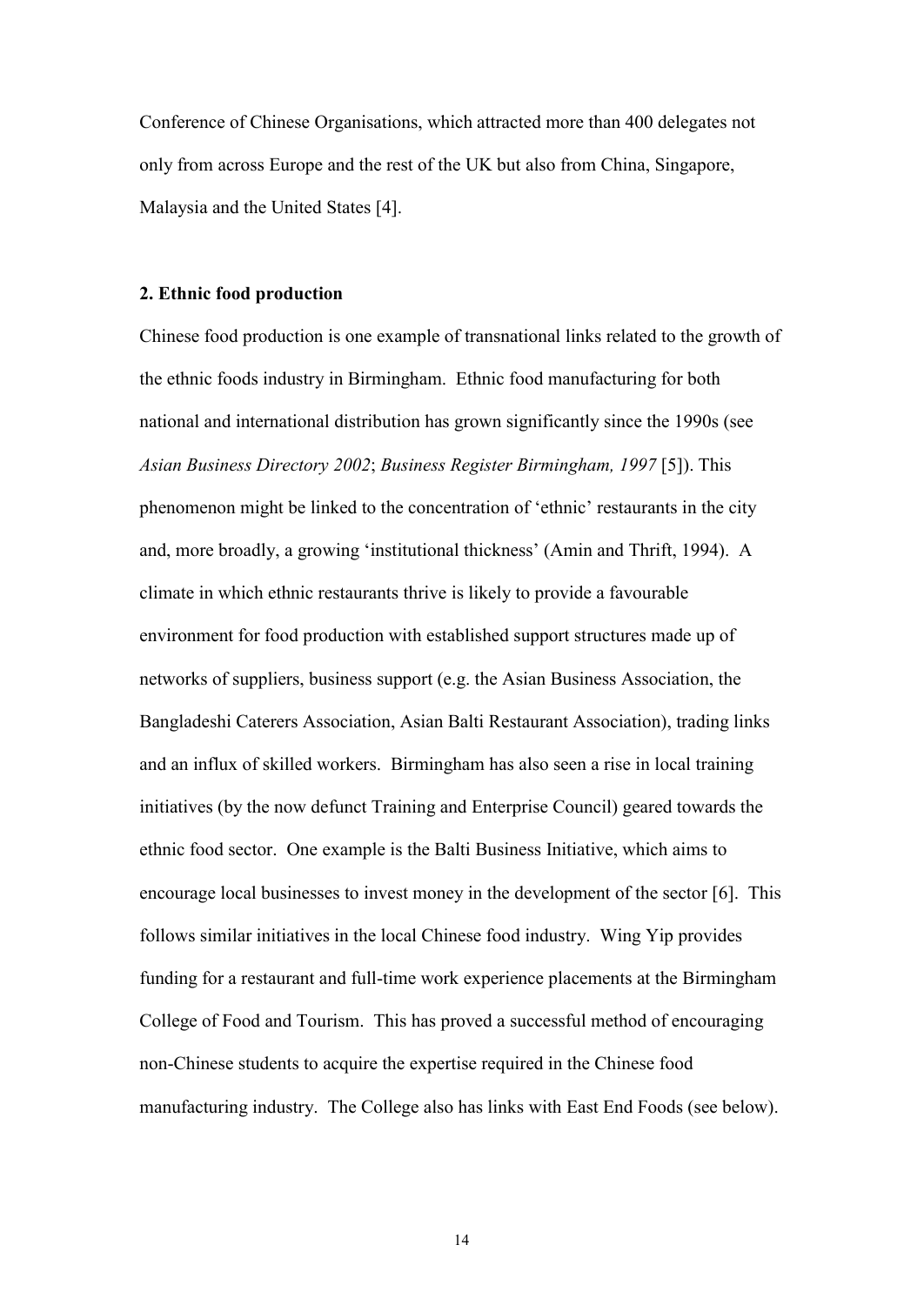Some commentators, however, are more sceptical about the benefits of ethnic enclaves in Birmingham"s food industry. Afro-Caribbean restaurateurs, for example, have struggled to access finance for their enterprises [7], while in their study of balti restaurants Ram *et al.* (2000) reject the idea of an ethnic enclave creating economic advantage. Instead, they argue that the balti industry is marginal and sub-optimal, with restaurateurs in Birmingham constantly undercutting each other through competition, with the result that individual businesses struggle to make a profit. While this is the case with the balti restaurant business, other food networks in Birmingham present a somewhat different picture. These tend to be less visible and less consumer-oriented than the balti industry, with more room for manoeuvre and innovation. Some have been, effectively, 'market makers' because of their transnational linkages.

One example is East End Foods, a family-run grocery wholesaling and cash and carry operation set up in 1972 and now one of the UK"s largest importers/exporters of Indian foods, including pulses, rice, lentils, peas, beans, spices, chutneys and pickles (Ind, 1998). The company, housed in large premises at Digbeth and Smethwick, employs 130 people and had a turnover of £90m in 2003-4 [8]. In 2004, it was ranked  $91<sup>st</sup>$  in the UK's 'Top 100' firms in the manufacture of food products and beverages [9]. It began as a small grocery shop selling to both Asian and European customers, using a small amount of personal capital and extensive credit from Asian suppliers. It specialised initially in Indian products but soon expanded into a wide range of other foods. It now imports and packs over 500 products and has over 1150 lines in Indian food products [10]. The company has recently received plaudits for its export performance, selling £5m of goods to the EU in 2003-4 and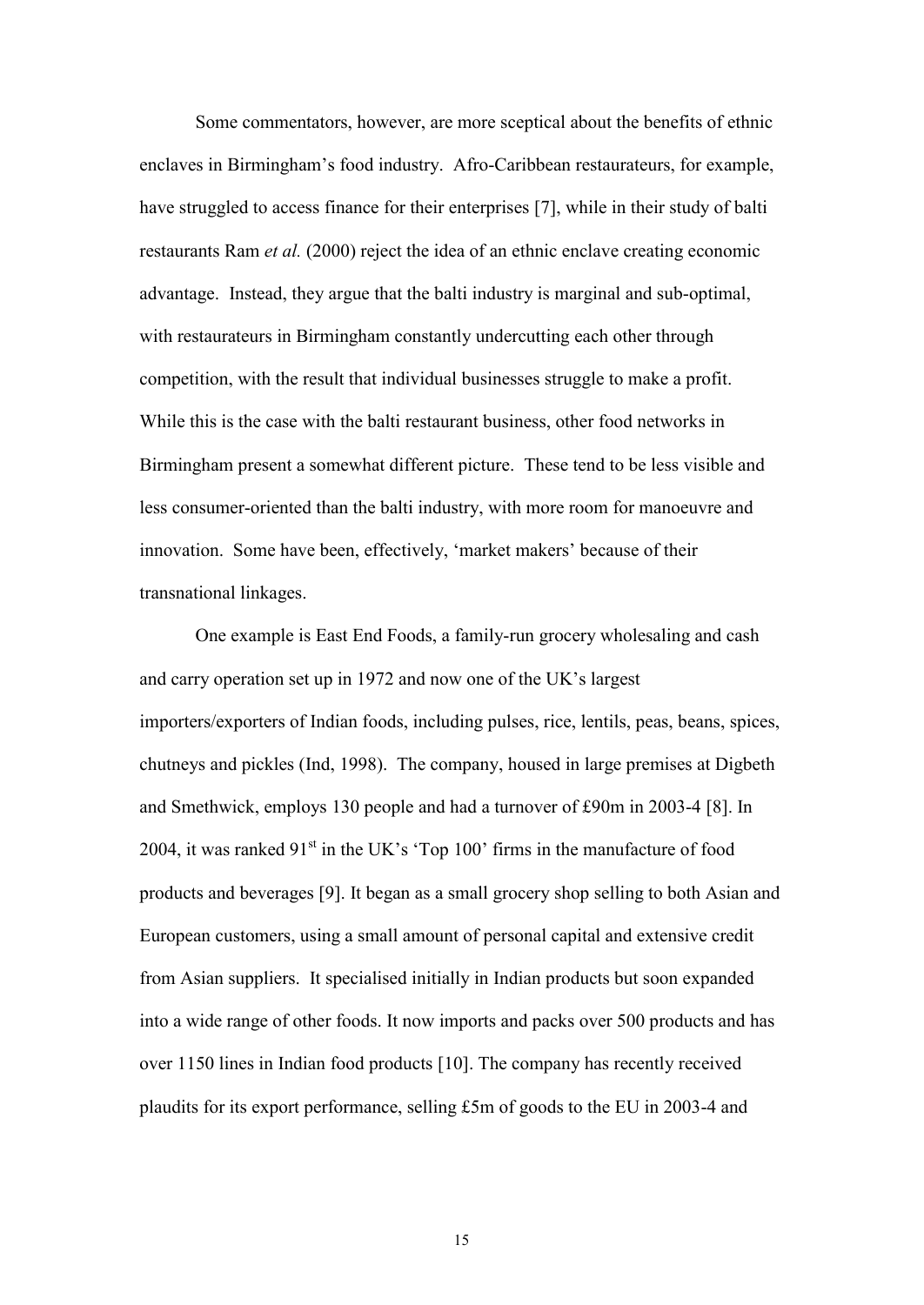expecting 40 per cent export growth in 2004-5. As the UK Government's Europe Minister Dennis MacShane put it recently,

innovators like East End Foods are carving out niches for themselves in the European Single Market. I"m delighted to learn that they are exporting some British diversity to the continent [11].

The company sources from as far away as Australia and New Zealand and exports beyond the EU to Canada and the USA.

The success of East End Foods is due largely to its early involvement in canning small amounts of Asian foods, imported from India and sold under its own label, which expanded as demand grew from supermarkets for a range of "ethnic" products. It is also rooted in transnational networks (in this case trade links back to India, with the diasporic Indian/Sikh community, and through connections with families and friends) and knowledge of cultures required to develop niche products, which have allowed it to capture a significant part of the ethnic foods business. The canning venture was highly successful and the range and quality of own label products have expanded to the point where it now accounts for about a third of total turnover. Another factor in its favour was the expansion of both Asian-owned retail outlets and the wider European market. The cash and carry operation was added to the wholesaling business in order to accommodate smaller retail customers. The main market for their Asian foodstuffs, however, is large supermarket multiples in the UK and Europe.

Further examples of Birmingham"s growing and successful food manufacturing industry include Wine and Dine, which supplies 40% of the UK retail chilled salad dressings market. This was originally a Greek restaurant that started making dishes and dips in response to customer demand. It now concentrates on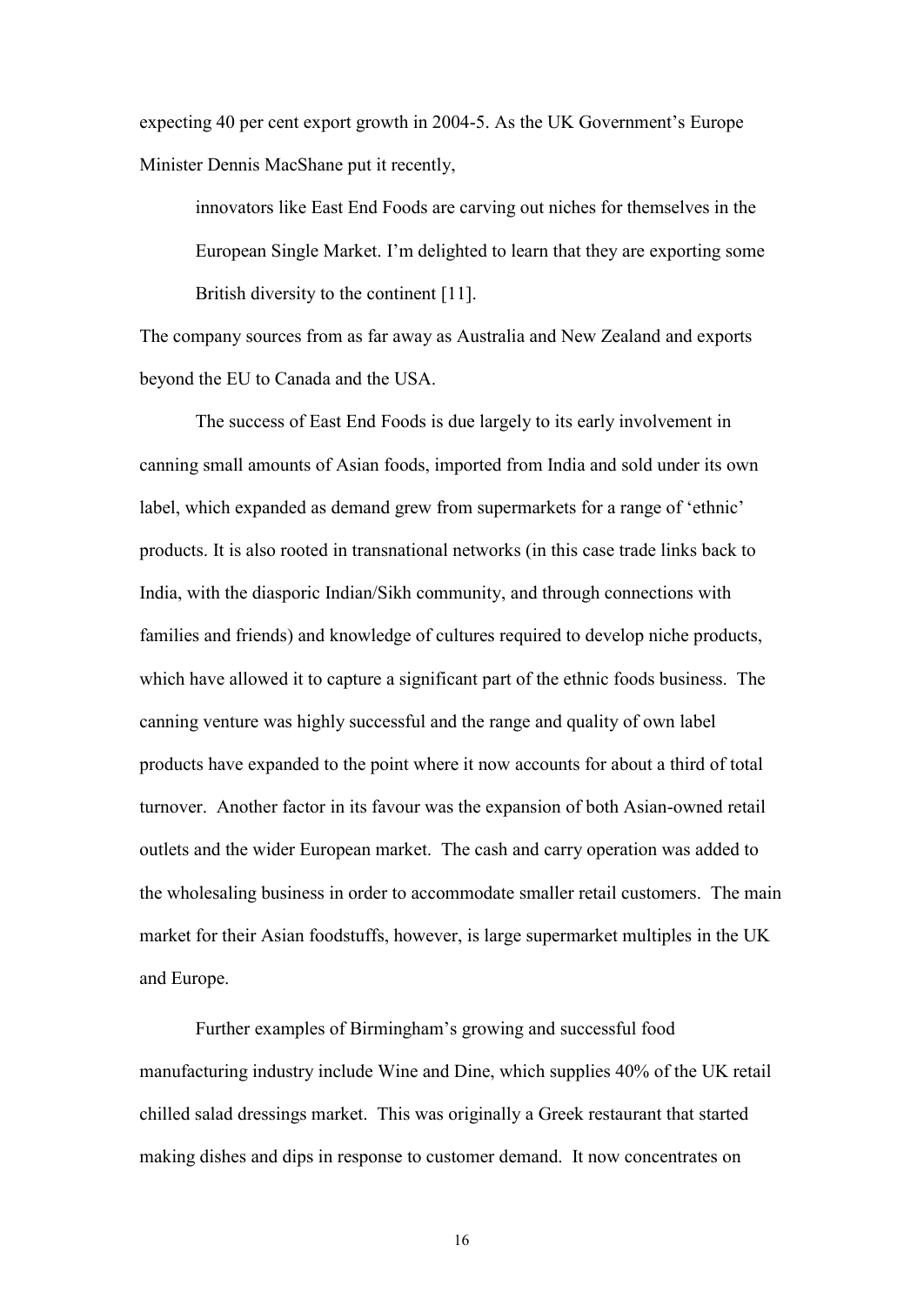manufacturing, employs a workforce of nearly 100 people, and its turnover increased from £2.9 million in 1996 to £6 million in 1999 (*Birmingham Voice*, 1999b). Sunrise Bakery in Smethwick is a family-run West Indian food processing and manufacturing enterprise, supplying customers in the Midlands, the North, Greater London and the South East since the 1970s. Other emerging food producers in Birmingham include Spice Time (producers of fresh and frozen ready meals), Eastern Foods (nan and pitta bread makers), King Spice, Cleone Foods (manufacturers of Caribbean savoury patties and included from 2002 in the UK Inner City 100 list of the country"s fastest growing companies [12]), Chocolate Temptations, BABA enterprises (the UK"s largest manufacturer of fresh poppadums), Bakes (a specialist in Caribbean sweet breads and snacks), Raja Frozen Foods, Euro Ice Cream (creators of the world"s largest balti ice cream range) and Giro Foods (importers of exotic spices and ingredients).

Many of these businesses are family-owned with a largely self-employed workforce. They are also relatively small, employing less than 20 people. Food manufacturers in Birmingham use their knowledge of the consumption patterns of their own ethnic group, coupled with familial and community-based support structures, to manufacture a product aimed at a niche market - either people within that ethnic group or the increasing numbers of people sampling foods from outside their own culture. The industry is also characterised by high levels of innovation. A large number of businesses in Birmingham supply speciality foods, such as Indian sweets for weddings, or halal Chinese and baby foods. In addition, as the example of East End Foods demonstrates, recent years have witnessed expansion of manufacturing to supply British and European supermarkets with ethnic foods, particularly in the form of Indian ready meals. In this case, the speciality foods are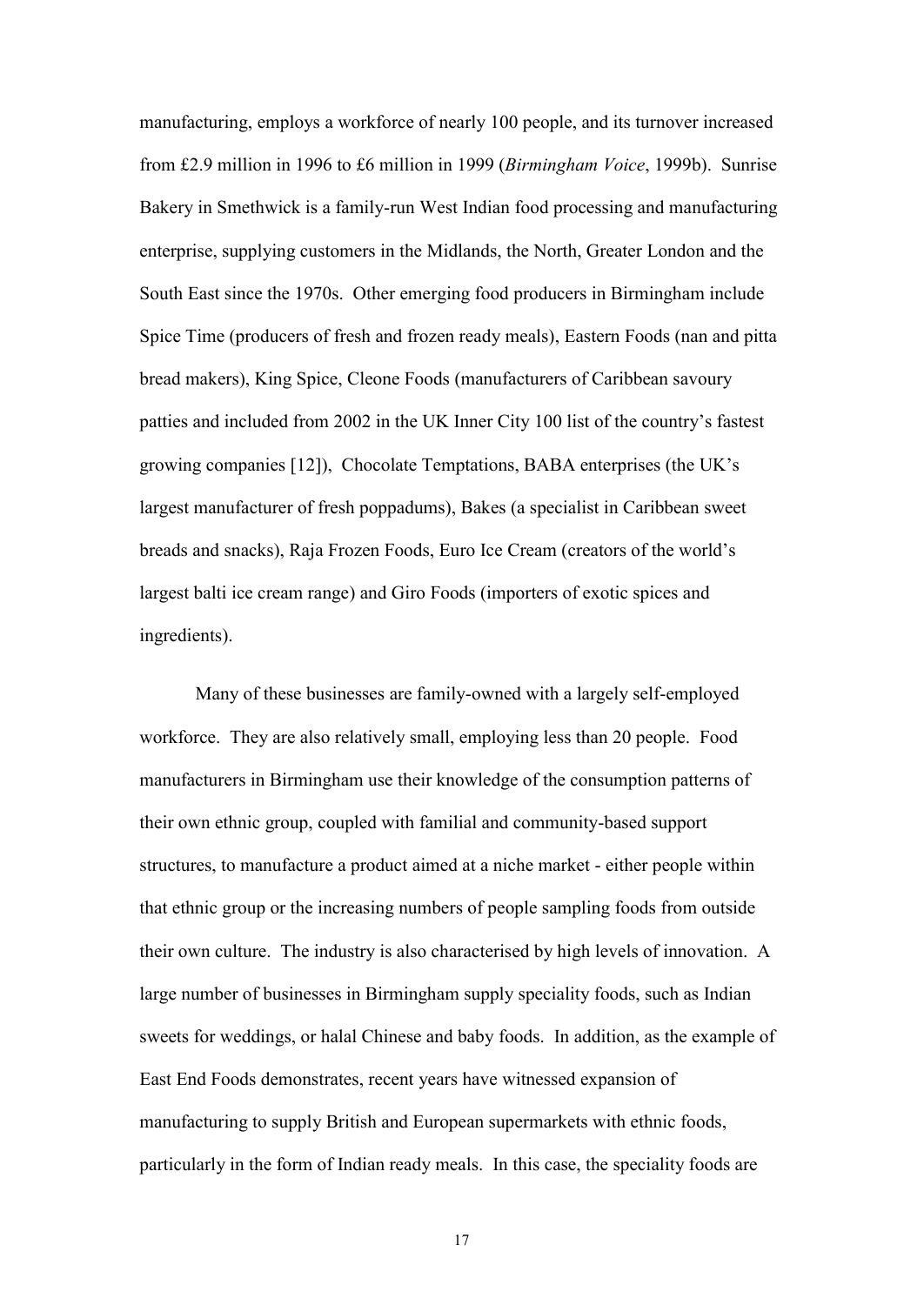tailored more to European tastes (*Financial Times Food Business*, July 1998). Thus, where Pakistani and Indian restaurants have failed to establish a foothold, the availability of ethnic foods in European supermarkets is likely to pave the way for an increased demand for ethnic food more broadly. This will increase the opportunity for ethnic food manufacturers in Birmingham to export internationally. Ethnic food manufacturers are also likely to have competitive advantage as they make use of transnational and local trade links, overcoming barriers to trade by building on relationships based on a combination of family, ethnic and other business ties (see Bates, 1985; Mitchell, 1993). These transnational linkages have helped to establish Birmingham as 'a world-class centre of excellence for ethnic food production' (Paul Spooner, Director of Economic Development, *Birmingham Voice*, 2000: 3).

#### **3. The Bhangra music industry**

Birmingham"s Bhangra music industry is another example of economic transnationalism that informs a re-visioning of Birmingham"s economy. Recent years have produced a great deal of critical writing about the cultural politics of music and, particularly, the consumption of different musical styles. Indeed, music has been seen as a site where racialised power relations are played out against a backdrop of exploitation and appropriation (Jackson, 1989; Burnett, 1996). Focusing on production within the music industry, particularly in cities like Birmingham, allows a rather different story to be told: one of innovation, fusion and transnationalism. The music industry in Birmingham is significant because of the prominence within it of people from minority ethnic groups. If there has been a "serious dearth of insightful writing into the long history of the involvement of British Asians in musical cultures"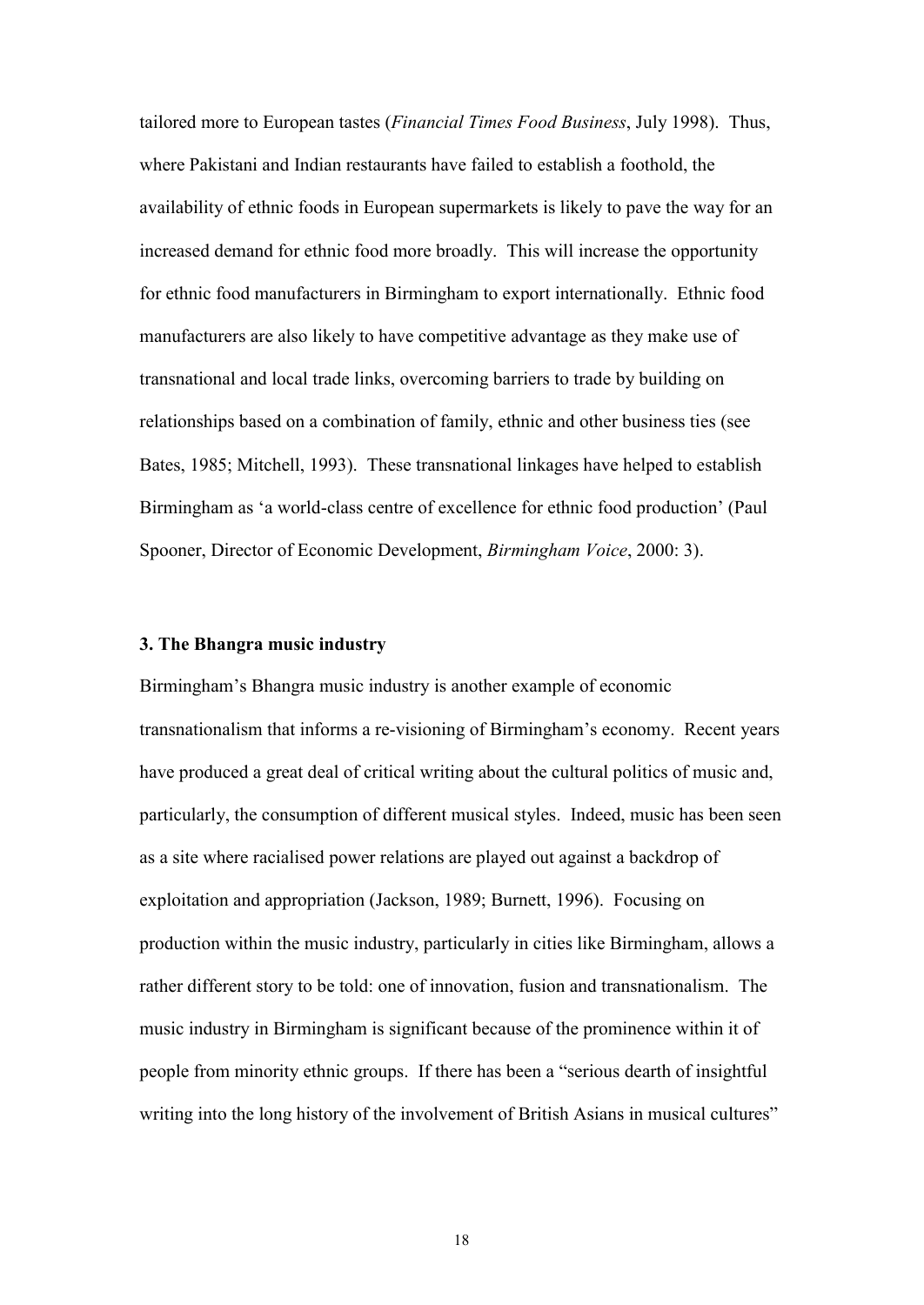(Back, 1996: 227-8), there is perhaps even less written about their involvement in the production side of the music industry.

Bhangra is part of vibrant Black music cultures and is inseparable from the local multicultural urban spaces that provide the crucial context for the formation of its sounds. It is therefore very different to so-called "World Music", which is accused of the objectification, categorisation and appropriation of "exotic" musical forms by the white middle classes. British Bhangra developed out of the more traditional forms of folk dances and music of the people of the Punjab, arriving in Britain in the late 1960s with migration from South Asia and East Africa. It emerged in the mid-1980s among second generation South Asian-British musicians, primarily in Birmingham and west London. It combines the robust and energetic punctuated rhythms of double-sided drums (*dhol*, later replaced by *tumbi* and *dholak*), modern technology and urban sounds with Punjabi poetry, traditional Punjabi lyrics, acrobatic dance skills and celebrations of the Punjabi harvest festival (*bhaisakhi*). In the 1980s, it played an important role in proclaiming a cultural identity for groups of youths defining themselves as South Asian-British. Throughout the 1990s, Bhangra was characterised by ongoing processes of fusion with broader ranges of musical styles (ragga, reggae, rap, soul, jazzfunk, rock, hip-hop, pop), both to reflect the lived experiences of South Asian-Britons in the 1990s, and as an attempt to 'cross-over' into mainstream charts. It is also the antecedent to newer and more fashionable forms of post-Bhangra and "Asian Kool", which have been less marginalized by mainstream culture and are part of an emergent and vibrant British-Asian urban youth culture.

Although numerous British South Asians enjoy this music genre in other cities (especially London), Birmingham is by far the cultural capital for Bhangra music (Kumar, 1998) and is claimed to be responsible for producing almost 90 per cent of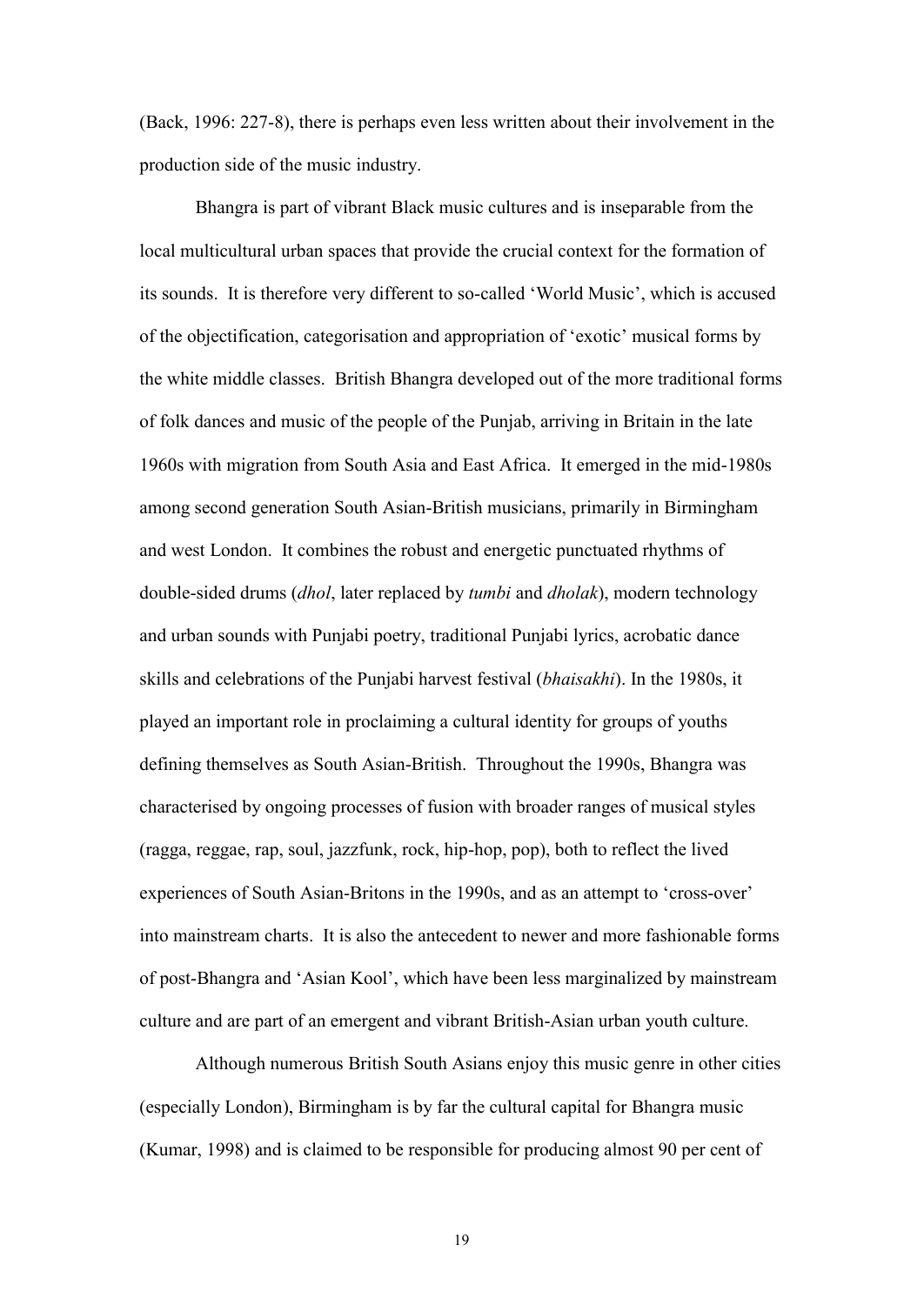the UK"s Bhangra music [13]. The city is home to internationally renowned groups and artists such as Bhujangy, Safri Boys, Apna Group (formerly Apna Sangeet), Apache Indian and Malkit Singh and to several major recording and distribution companies. Among these is Oriental Star Agency, established in the 1970s in Moseley (see Figure 1) and home to internationally renowned singers such as Bally Sagoo and Ustad Nusrat Fateh Ali Khan, both of whom featured in a recent Sunday Times list of the Greatest 100 musicians of all time [14]. Another example is Moviebox, which began as a video-audio rental store in Small Heath in 1985, importing and exporting music to and from India and Pakistan and becoming a major distributor and wholesaler of Asian music in the UK. In 1995, the Moviebox record label was launched, now home to Band Baja Boys and B21 [15]. Other production companies include Nachural records (established in 1991 in Moseley), Hi-Tech (Smethwick), Music World/Rainbow (Handsworth) and Mega Music (previously owned by Roma, Handsworth). These companies and artists like Bally Sagoo and Malkit Singh have received international exposure through popular films like *Bend it Like Beckham* (2002) and their associated soundtracks.

Birmingham is also the centre for a steady production of new albums and a growing number of live DJs. Recent years have seen the emergence of newer bands such as D/I/P, XLNC, Achanak, Ahista, Anakhi, East-West Connection and Avtar Maniac, all signed to Nachural, and B21, DCS, Pardesi, Golden Star and Midland Boyz. Birmingham-based artists like Malkit Singh have achieved popularity in Asia, Canada, the US and UK, even reaching the Indian community in Australia (Mitchell, 1996: 61). In addition, the city is home to several nationally and internationally renowned composers and producers, one of the most prominent being Harjinder Boparai. Boparai has produced albums by many Birmingham Bhangra artists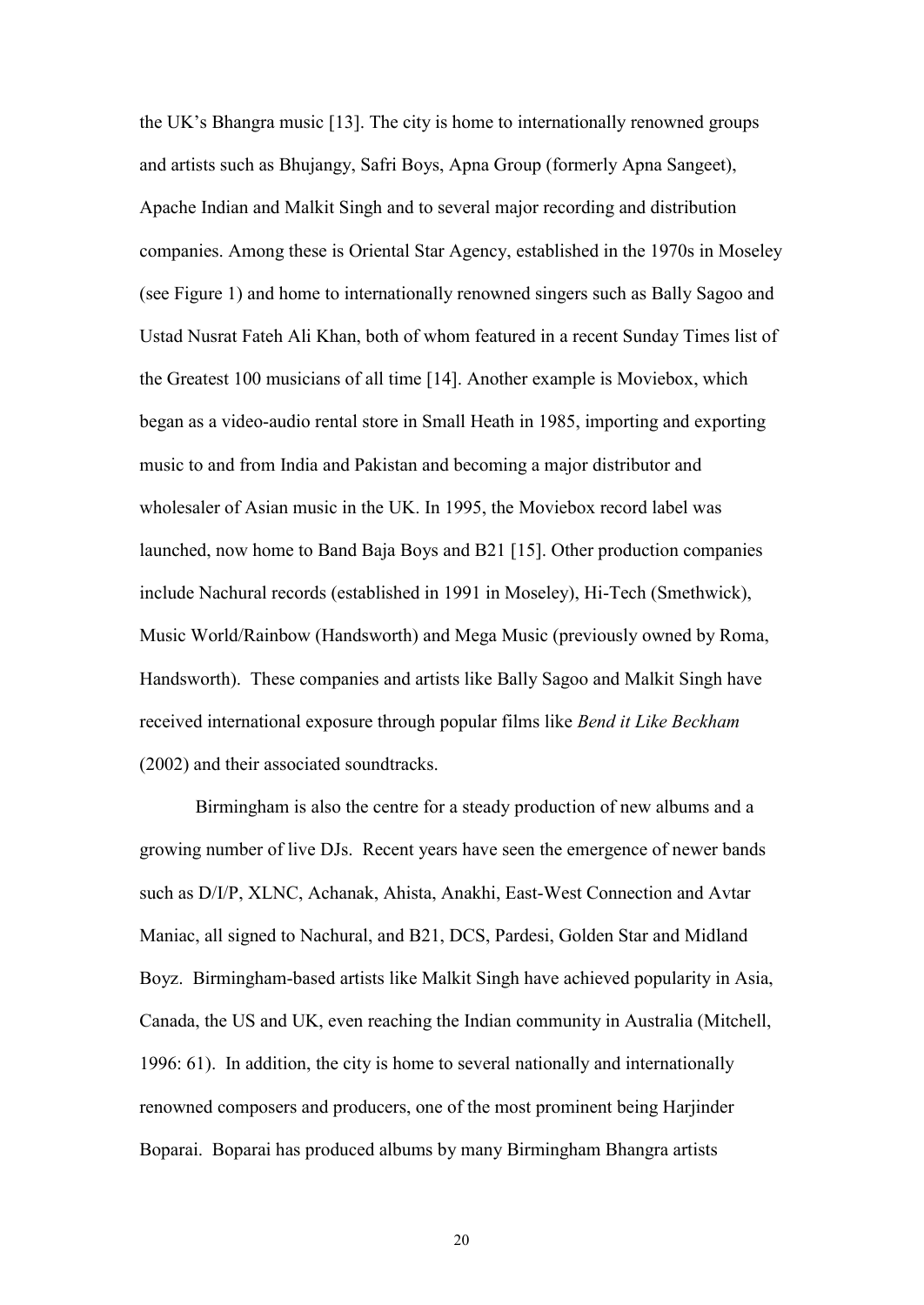including Safri Boys, Apache Indian, Anakhi and Malkit Singh. In 1996, he signed a publishing deal with Warner Chappell Music and formally set up his own music production company, HSB Productions. To date, he has composed title and incidental music for 26 BBC, independent and Sky Digital television series, including *Network East*, *East*, *Bollywood or Bust*, *Asia 2*, *Flavours of India*, *Safe TV* and *Big Talk*, and several national and regional BBC Radio stations. His work is also international; he has produced music for Canadian television and radio and in 1999 visited Singapore to establish projects there for HSB Productions [16].

Kumar (1998: 20-21) has argued that such a collection of artists, musical talent and production expertise, as well as the increasing live performance of British Bhangra at gigs and private celebratory parties, helps to constitute a unique form of cultural production and music industry in Birmingham. Despite huge sales of relatively cheaply priced music and significant transnational flows of imports and exports most Bhangra remains relatively marginalized within the broader music industry, being virtually ignored (or stereotyped) by the mainstream music press and handicapped by poor retail and distribution. The economic infrastructure is still full of contradictions (Banerji and Baumann, 1990: 148). The musicians themselves often produce the albums and large parts of the industry are still quite amateurish (Kumar 1998). One alternative is to produce in India, as Malkit Singh has done with his Handsworth-based band Golden Star, allowing them to succeed in capturing enthusiastic audiences with Indian productions in both the UK and the sub-continent. In addition, Singh has been instrumental in arguing for greater capital injections into the industry in order to maintain quality. Although this means higher retail prices (Singh's first 15 albums all sold for £2.50, then at £4.00 and his latest in 2003 at £10), increasingly producers and artists are recognising the need for increased injections of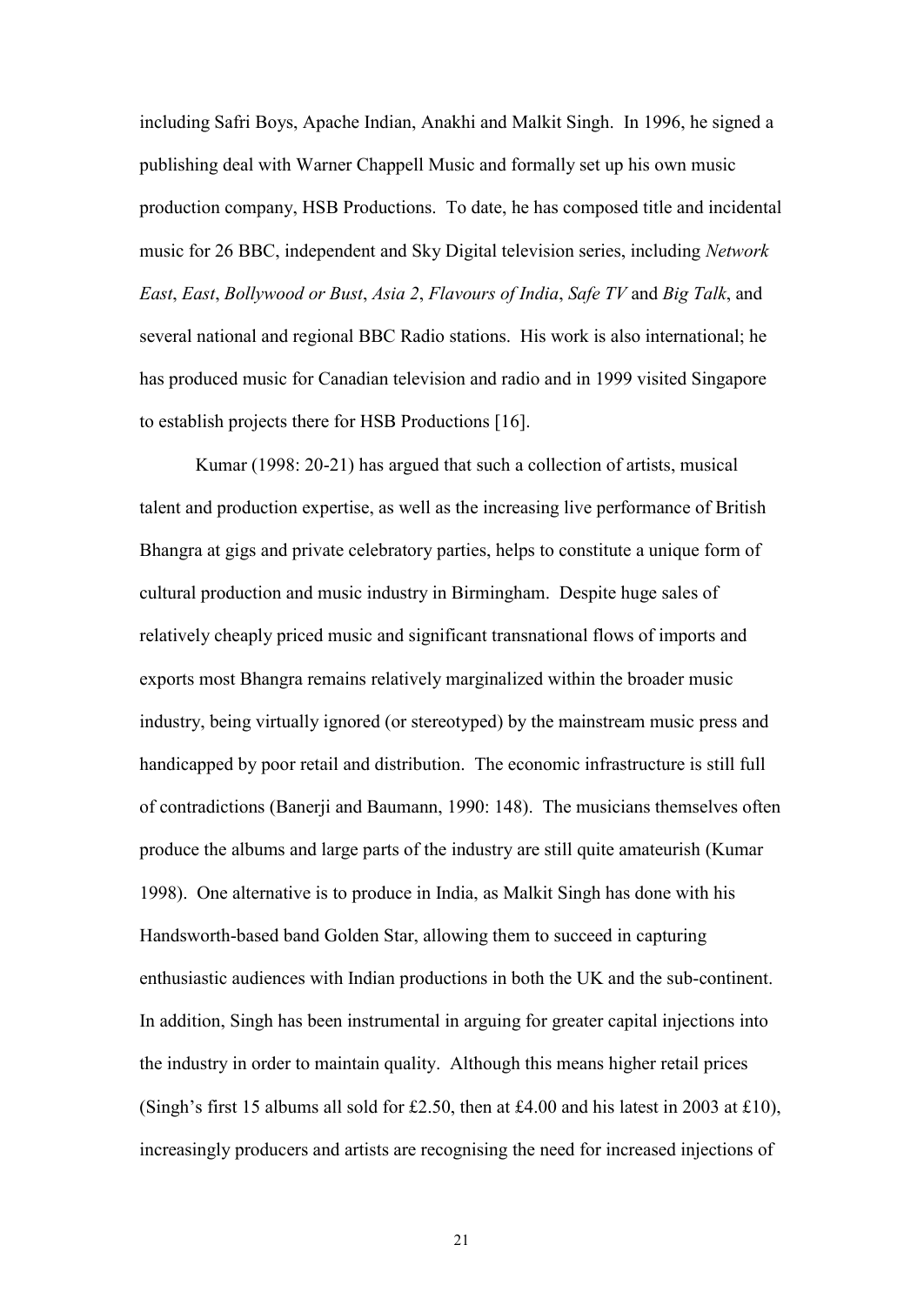finance [17]. Furthermore, Birmingham City Council has suggested that the Handsworth area (see Figure 1) could be recognised as a Punjabi cultural region with proper support for local businesses, including the music industry (Birmingham City Council, 1996: 59).

Piracy remains a major obstacle to Bhangra musicians turning professional. In addition, live DJs are now more popular than live bands at weddings and club functions because of cost, and this has considerable impacts on bands, in some cases deterring new talent (Boparai, pers. comm.). However, clearly many bands do professionalize successfully and become major international performers. Birmingham-based Apache Indian (aka Steven Kapur) was the first South Asian British musician to break into the mainstream UK charts in 1993; he is now an international star. Although he does not claim to be a Bhangra singer, Apache"s music combines ragga, rap and reggae with Bhangra and pop; his music epitomises the hybrid nature of the fusion musical scene in Birmingham, and symbolizes the dynamic culture of the city (see Back and Nayak, 1993) and the transnational links that underpin many of its cultural industries.

The Birmingham Bhangra scene is a highly integrated trading community with a strong support network. The importance of transnational networks in the success of the Bhangra industry are epitomised by Birmingham producer Bally Sagoo, who remixes Bombay film music using Western sampling and remixing technologies. This is distributed to Western audiences and those in the sub-continent through a deal with distribution giants, Sony. As Sharma (1996: 27) argues, the increasing availability of this Western-produced Bombay music in South Asia through satellite and record deals is promoting new forms of musical cultures in India, which in turn is having an impact upon the Asian urban music in the West. Bhangra is thus a hybrid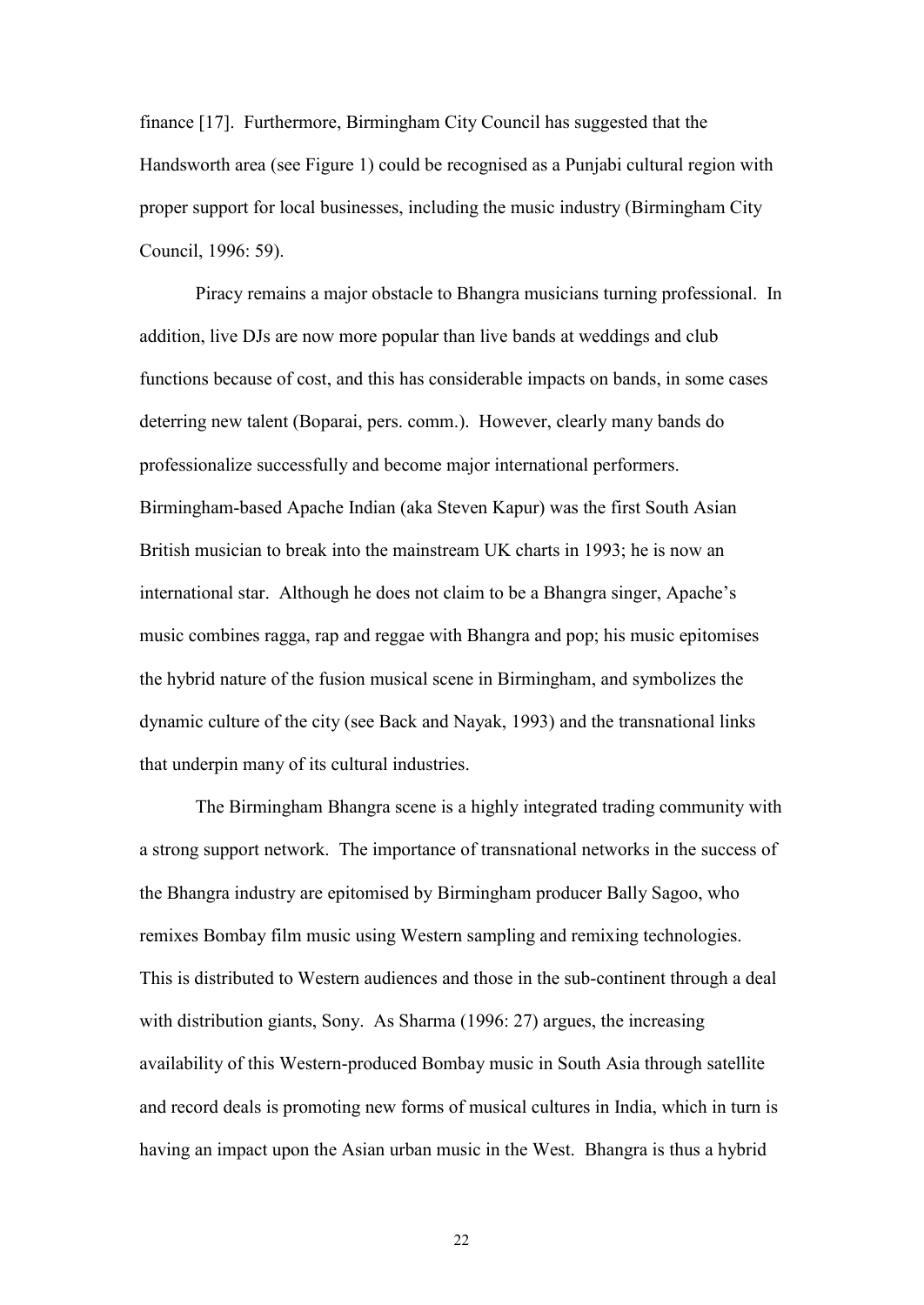musical form that positions Birmingham within transnational cultural and economic networks. Furthermore, evidence suggests that this cultural industry is expanding more widely into various forms of media. For example, Asia 1 TV studios in Birmingham is a digital television channel aimed at the Punjabi speaking communities of Europe and is in partnership with ANI/Reuters in Delhi and Star (India), B-Sky-B"s sister company (*Birmingham Voice*, 1999a).

#### **Problematizing transnationalism**

There are, of course, dangers inherent in valorising and celebrating uncritically ethnicity and hybridity, and of being too optimistic about the possibilities of economic transnationalism against the backdrop of the polarising effects of global capitalism. As Sharma (1996: 29) argues, the promotion of British Asians like Bally Sagoo by global giants such as Sony exemplifies the privileging of migrancy in postcolonial discourses by global capitalism:

The recent turn, in the avant-garde sectors of the Western academy, to the study of marginal culture, has failed to engage adequately with the oppressive dynamics of this mode of reorganised capitalism… [T]he project of celebrating hybrid "ethnic" cultures obscures the epistemic violence of Western intellectual knowledge..., reduces 'Other' cultures to essentialist and  $'$ traditional' fixities – as  $'$ victims' of progress, as objects of tourism, as the labour of migration and the colours of multiculturalism – and then valorizes hybridity as their encounter with the emancipated West.

Clearly, the success of Birmingham"s overseas Chinese business community, or the vibrancy of its "ethnic foods" industry, or the brilliance and skill of Punjabi producers and musicians in securing space for themselves within popular culture should not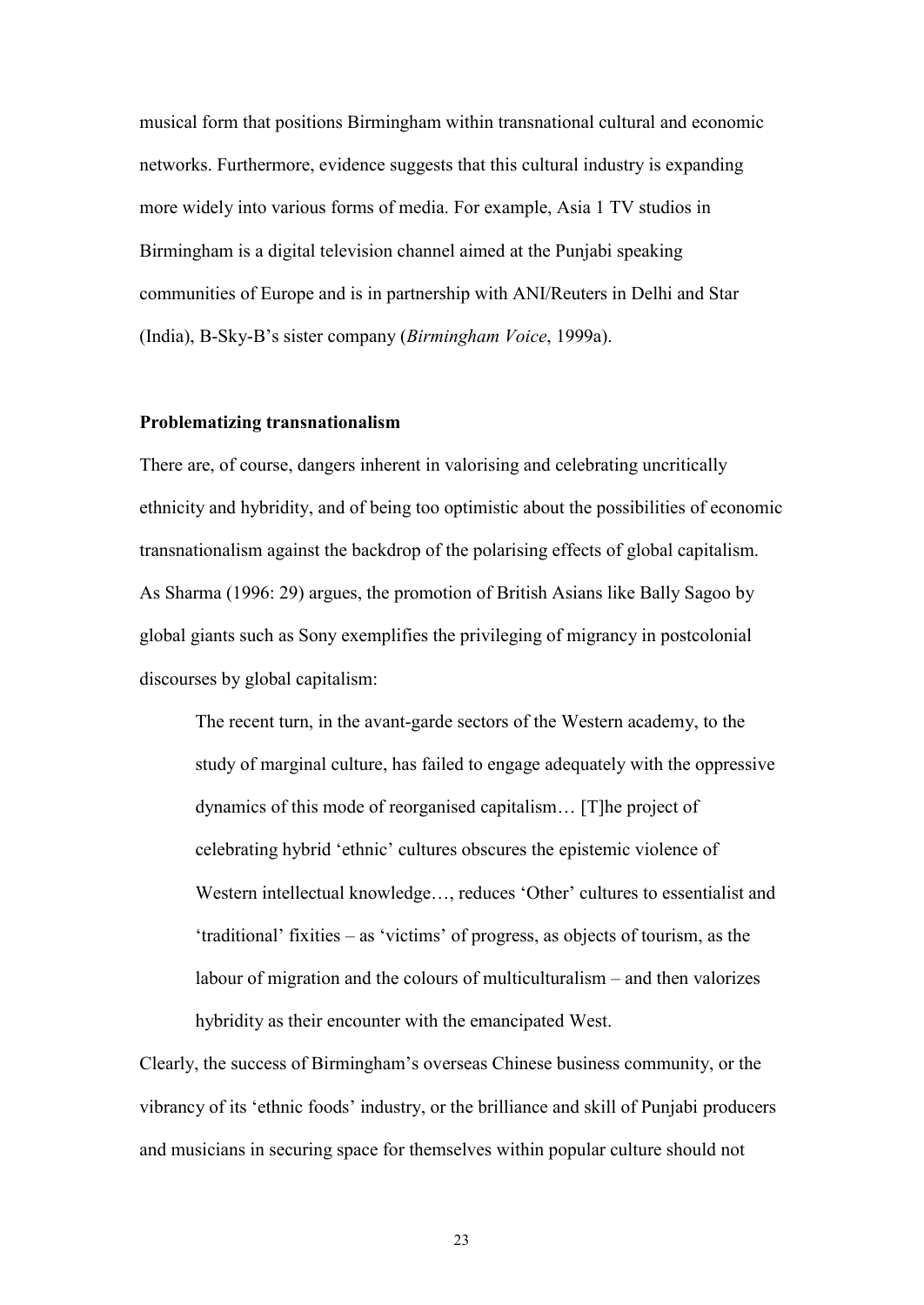blind us to the harsh realities facing immigrants all over the world (Lipsitz, 1997). Certainly, much of Birmingham"s multi-ethnic economy is still characterised by low wages, poor working conditions, and racism. People of different ethnicity working within the same sector very often have different experiences. For example, Smallbone *et al.* (2001) have explored the relative difficulties that African Caribbean restaurateurs face in accessing finance and business support in comparison with Chinese and white restaurateurs. Nor should the different experiences of people from within the same minority ethnic group, based on such factors as class and gender, be homogenised. The realities of living in Birmingham are likely to be very different, for example, between wealthy Chinese property developers and those serving in fastfood restaurants. Moreover, transnationalism can exacerbate the already intense competitive pressures that, for example, Asian clothing manufacturers face, which could have the effect of increasing reliance on less formal working practices.

In reconceptualizing Birmingham"s economy we need to be wary of overprivileging diaspora, migrancy and hybridity, since this encounter of "Third World" cultures with the West becomes the framework through which "non-Western" cultures are interpreted. Hybrid ethnic cultures are valorised and celebrated, but this further marginalizes 'traditional cultures', the colonial encounter remains privileged and the global domain of cultural capital remains unchallenged. It is widely acknowledged that racism is still a barrier to employment in Britain, resulting in high rates of selfemployment amongst minority ethnic groups (Metcalf *et al.*, 1996, Mason 2003). Minority ethnic groups in Birmingham experience greater problems of access to quality jobs and need special support in business ventures; they are also more exposed to unemployment and low wages (Killeen, 1999) [18].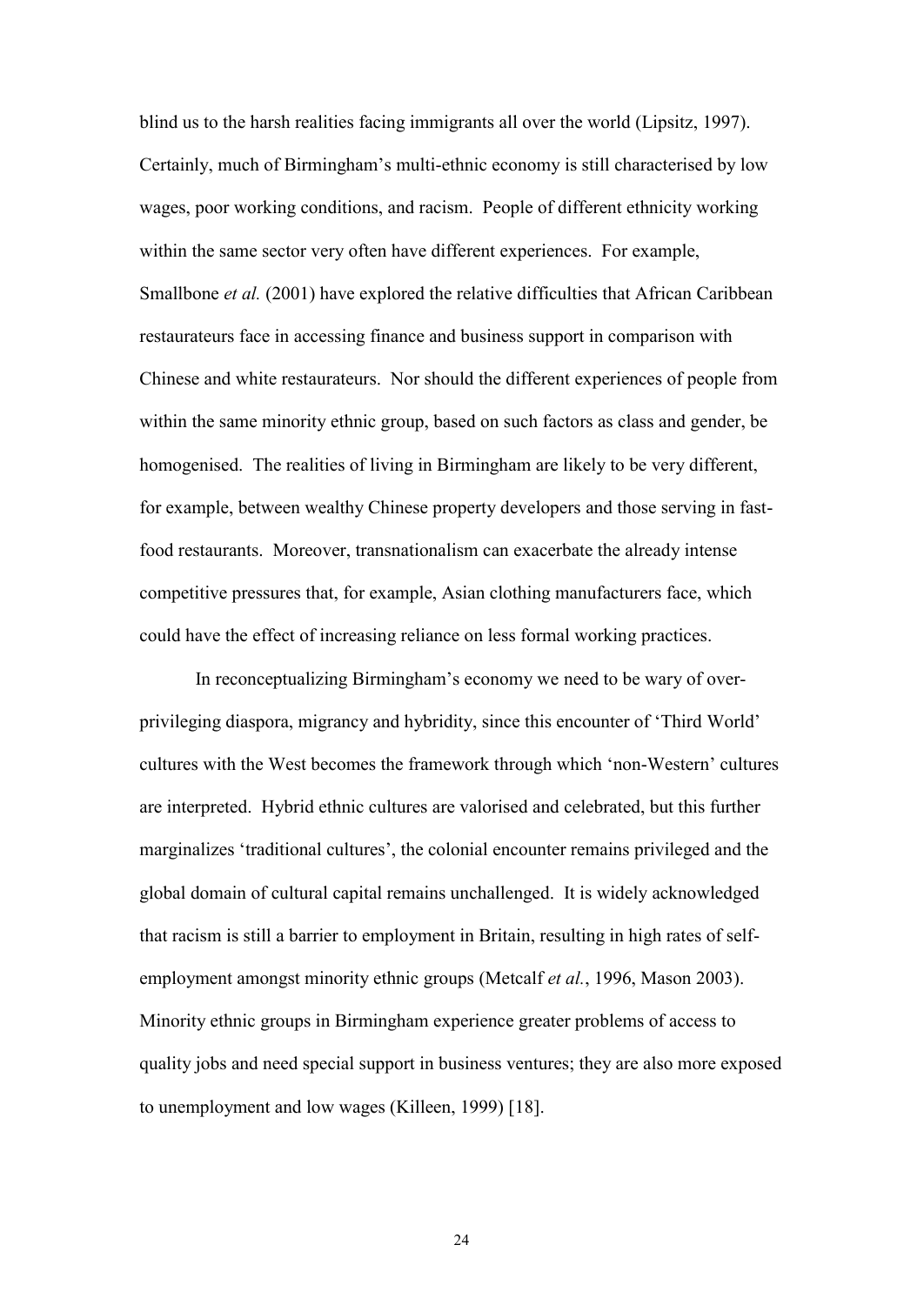It should also be remembered that migration and experiences of transnationalism are deeply embedded in gender relations. As Salih (2000) argues, access to global mobility is gendered, yet in recent literature on transnationalism there is a tendency to ignore the ways in which nation-states and global economic restructuring are operating in gendered ways (*cf.* Willis and Yeoh, 2000; Fouron and Schiller, 2001; Robins and Aksoy, 2001). Transnational spheres are not only contingent upon the vulnerability of migrants within global economic systems, but are inscribed in specific cultural and normative constraints that often work to disempower women. It is perhaps ironic, therefore, given these problems and the fact that economic transnationalism is often a response to obstacles to socio-economic integration, that the diversity of Birmingham"s population and their position within transnational networks could be an important element in its economic future.

#### **Conclusions**

This paper has attempted to provide a relational understanding of Birmingham as a city with a multi-ethnic population that has long established linkages with worlds outside the city"s boundaries (Smith, 2001). This relational perspective also shifts emphasis away from bounded notions of space that feature prominently in much of the "ethnic entrepreneurialism" literatures. The networks we have highlighted in Birmingham - Chinese business networks, ethnic foods and Bhangra music industries - illustrate three things. First, forms of capital investment, like labour, are (multi)cultural and may have specific culturally informed outcomes. Second, a key element of the investment strategies of certain forms of (multicultural) capital is the "diaspora"; in other words, investment through transnational ethnic community-based networks and feedback into the source community, which provides both knowledge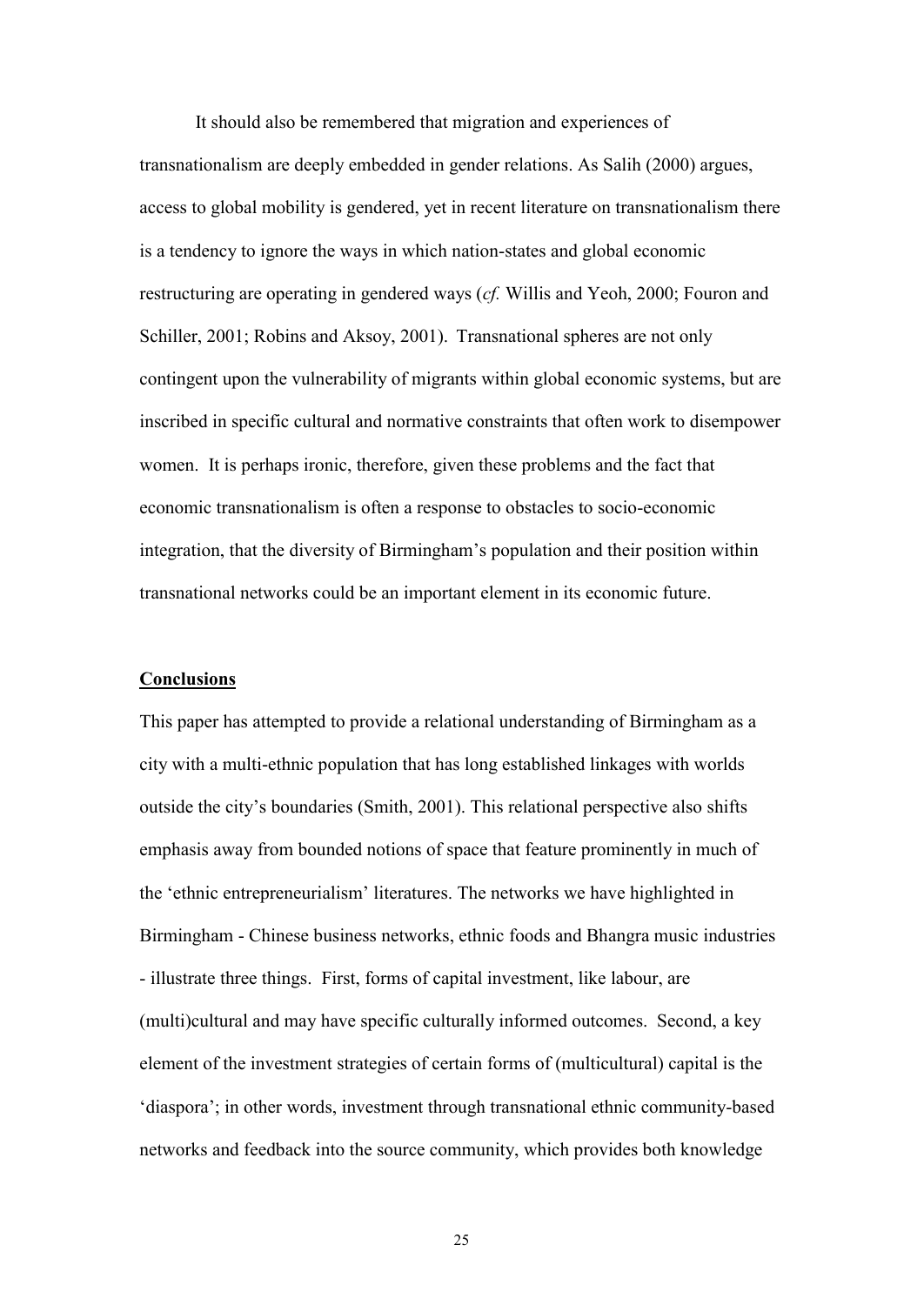and expertise and a market for the produce in advanced market economies. Birmingham, as a multicultural city, is one such meeting place of the global diaspora(s). Third, the cultural domain is highly significant in understanding connections between the local and the global and in uncovering forms of agency that are usually ignored in traditional economic narratives of global cities, in general, and Birmingham"s regeneration, in particular. Thus if we take seriously the arguments of Smith (2001) and Ley (2004), Birmingham is a distinctive global city, but this distinctiveness is not based on its recent and very substantial development of prestige urban regeneration projects or even its marketing slogan as "The Meeting Place of Europe'. Rather, its global distinctiveness is, in part, based on its residents' diasporic and transnational (economic) roots, which extend across Europe into Asia and the Pacific Rim.

The question remains, however, is it possible to create competitive advantage that is less exclusionary and that translates into material gain for working class and minority ethnic communities? Questions such as these are of critical importance to a multicultural and post-colonial city such as Birmingham, still struggling against the social and economic effects of the restructuring of its manufacturing industries. The city"s multiculturalism and its position within post-colonial and transnational economic networks are rapidly being recognised as a crucial element of continued economic development. The City Council has been at the centre of the construction of the Chinese Quarter in the Hurst Street area and a proposed Balti Quarter in Sparkbrook/Sparkhill. Similarly, a number of ethnic community forums have been developed inclusive of Economic Development Officers. Such initiatives reflect the first explicit statement on multicultural economic development in the City Council"s Economic Strategy Vision Document in 1998 and, in early 2000 the city appointed its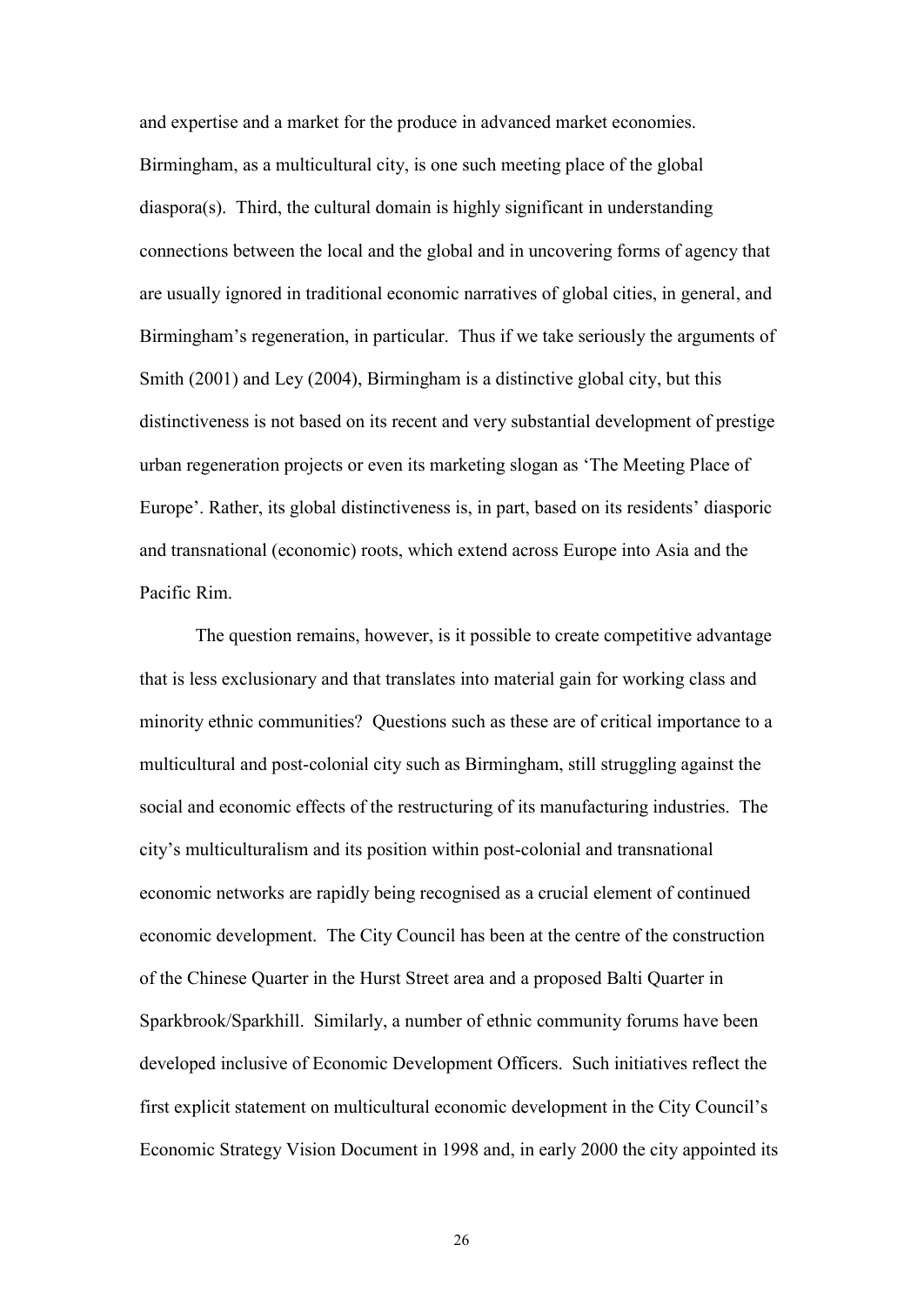first development manager for African Caribbean businesses. Nevertheless, a number of concerns remain. First, there is the potential for such policy initiatives to create particular, and fixed, versions of ethnicity and multiculturalism. Second, how is policy to deal with the oft-cited reluctance of minority ethnic businesses to use or engage with mainstream avenues of business support (Ram and Smallbone, 2002)? Third, as we have suggested, and as the work of Ram *et al.* (2000) illustrates, there is nothing to suggest that ethnic minority enterprises are not subject to class and gender exploitation. It is important, therefore, in recognising the significance of minority ethnic networks to a relational conceptualisation of city economies to retain a critical eye on their working practices.

There is a pressing need for further research that examines how transnational networks might produce distinctive competitive advantage for different cities and regions (as they continue to "go global") in a way that could combat the social and economic polarisation that has accompanied mainstream neo-liberal forms of economic development. In other words, under what conditions do such transnational networks facilitate progressive socio-economic change as opposed to locking individuals into ethnic enclaves that are subject to exploitation, racism and exclusion? What are the possibilities of, and constraints facing, these networks as empowering sources of social action and capital? Recent research is beginning to tease out some of these issues by following specific commodity networks, such as Asian fashion and foods, and their circuitry in other contexts (for example, Hardill and Raghuram, 1998; Crang *et al.*, 2000, 2003; Dwyer and Jackson, 2003; Werbner, 1999, 2001; see also Cook 2003). For Werbner (1999, 548), the focus on the commodity is a political strategy that allows us to "move away from invidious stereotypes of different ethnic groups" and their cultures. Theoretically, exploring such commodities and the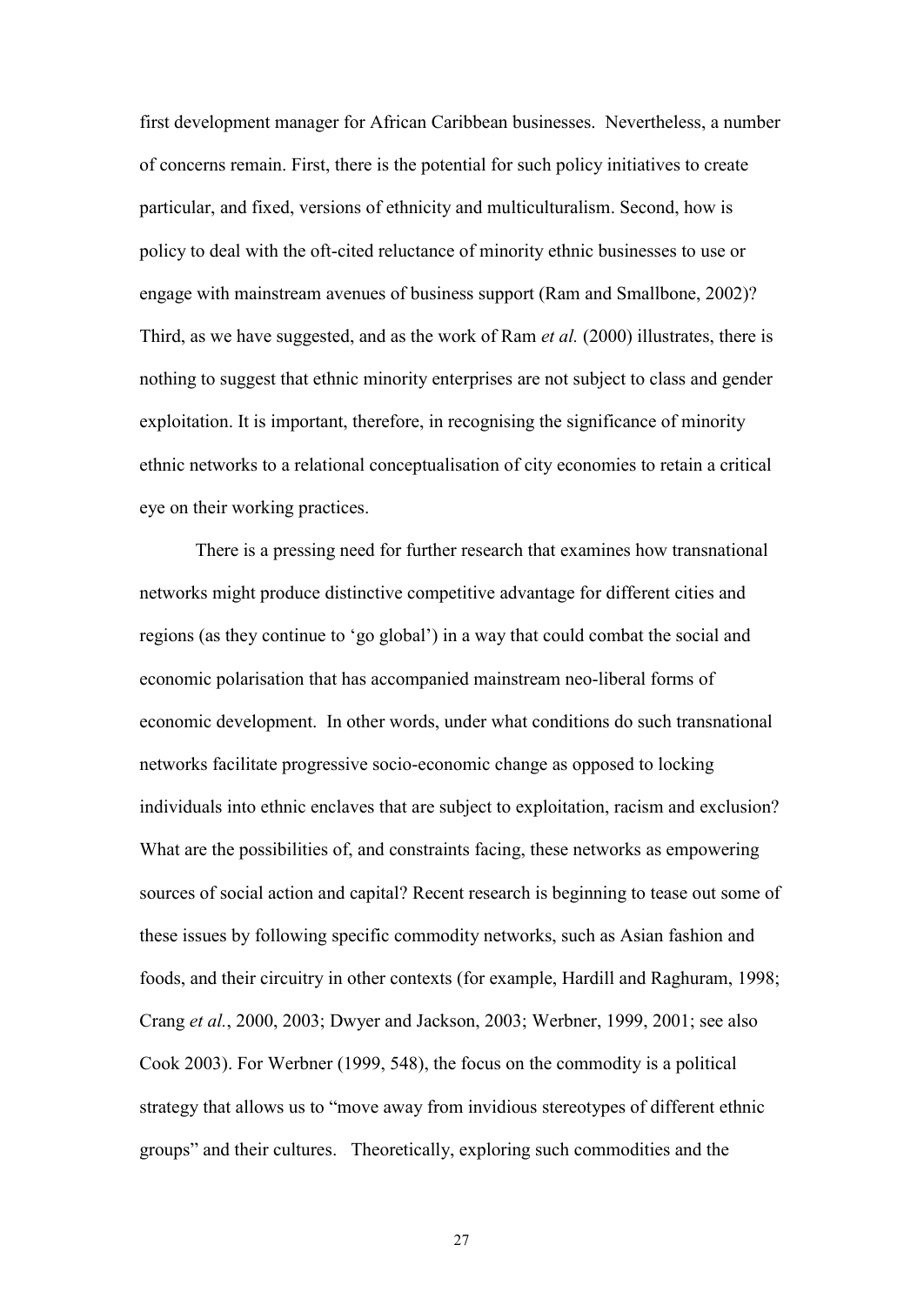networks through which they flow is another way of thinking relationally about multicultural cities and their insertion into the "national/global" economy (Allen *et al.*, 1998).

Cities such as Birmingham would benefit from embracing more fully the notion of multicultural economic development. This is about recognising the cultural diversity of economic activity in policy terms and encouraging it in the expectation that such diversity brings with it a broadening of the economic base. To this end, Birmingham has a rich and distinctive cultural base upon which to draw. The precise contribution of these networks to the city"s economic base is still a matter of conjecture, but our research into examples of economic transnationalism within the city reveals how diversity might be mobilised "as a source of both social cohesion and urban economic competitiveness" (Amin, 1997: 134). Far from being a postindustrial city whose glories as "the workshop of the world" have long since faded, Birmingham is a working example of multicultural economic development and a city that is constituted through transnational networks and flows. With foresight and progressive policies aimed at recognising and supporting this, Birmingham could yet become one of the "post-colonial workshops of the world".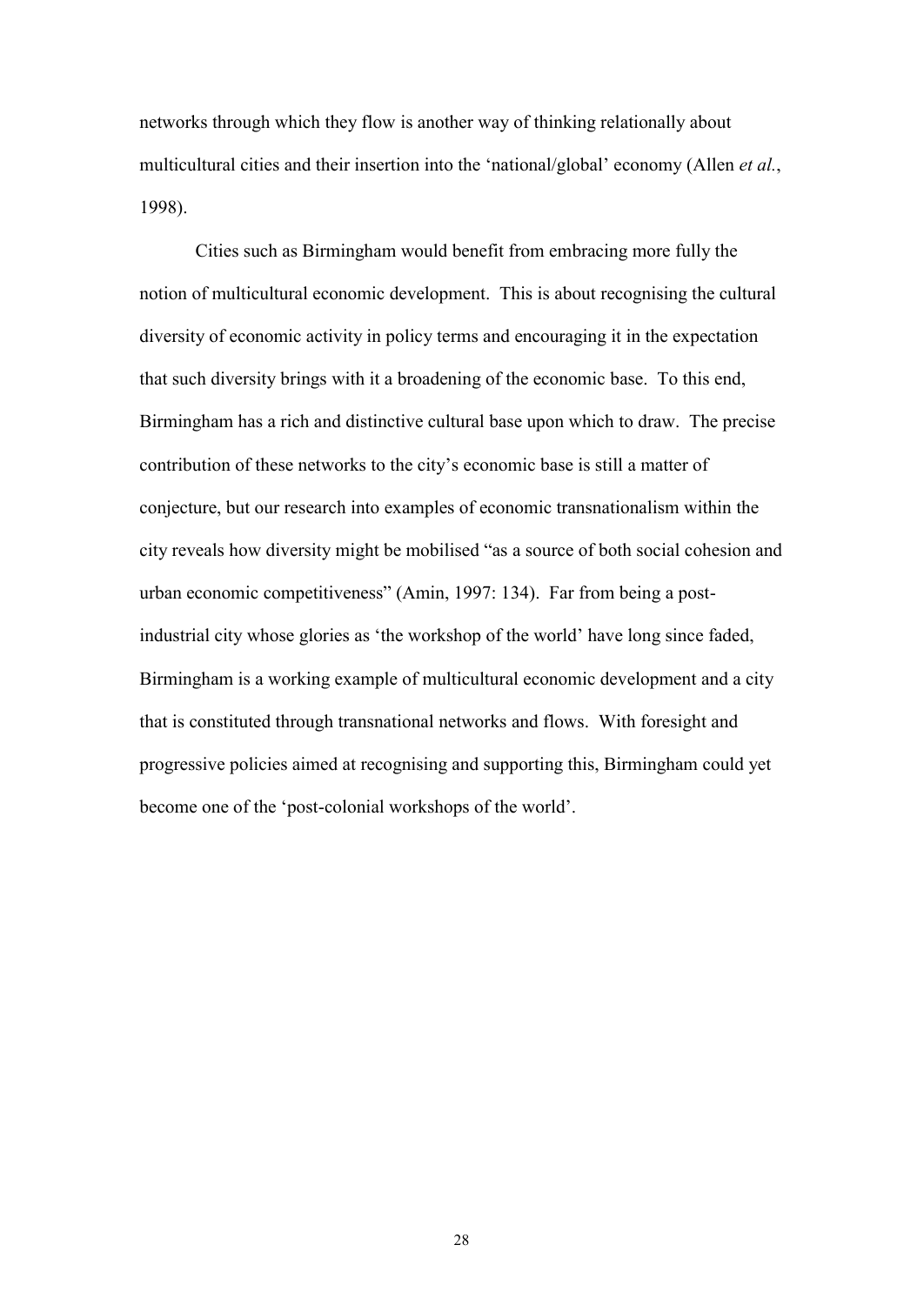#### **References**

Albrow, M. (1997) Travelling beyond local cultures: socioscapes in a global city. In J. Eade (ed.) *Living the global city: globalization as local process*. Routledge, London.

Aldrich, H., Jones, T. and McEvoy, D. (1984) Ethnic advantage and minority

business. In R. Ward and R. Jenkins (eds) *Ethnic communities in business*, Cambridge University Press, Cambridge.

Allen, J., Massey, D., Cochrane, A. with Charlesworth, J., Court, G., Henry, N. and Sarre, P. (1998) *Rethinking the region.* Routledge, London.

Amin, A. (2004) Regions unbound: towards a new politics of place. *Geografiska Annaler* 86B, 33-44.

Amin, A. (1997) Placing globalisation. *Theory, Culture and Society* 14, 123-137.

Amin, A., Thrift, N. (1994) Living in the global. In A. Amin and N. Thrift (eds) *Globalization, Institutions, and Regional Development in Europe*, Oxford University Press, Oxford.

Anderson, K. (1988) Cultural hegemony and the race definition process in Vancouver"s Chinatown. *Environment and Planning D: Society and Space* 6, 127- 151.

Anderson, K. (1990) 'Chinatown reoriented': a critical analysis of recent redevelopment schemes in Melbourne and Sydney enclave. *Australian Geographical Studies* 28, 137-154.

Anderson, K. (1991) *Vancouver's Chinatown: racial discourse in Canada 1875-1980*, McGill-Queen"s Press, Toronto.

*Asian Business Directory* (1997/1998).

Back, L. (1996) *New ethnicities and urban culture*, UCL Press, London.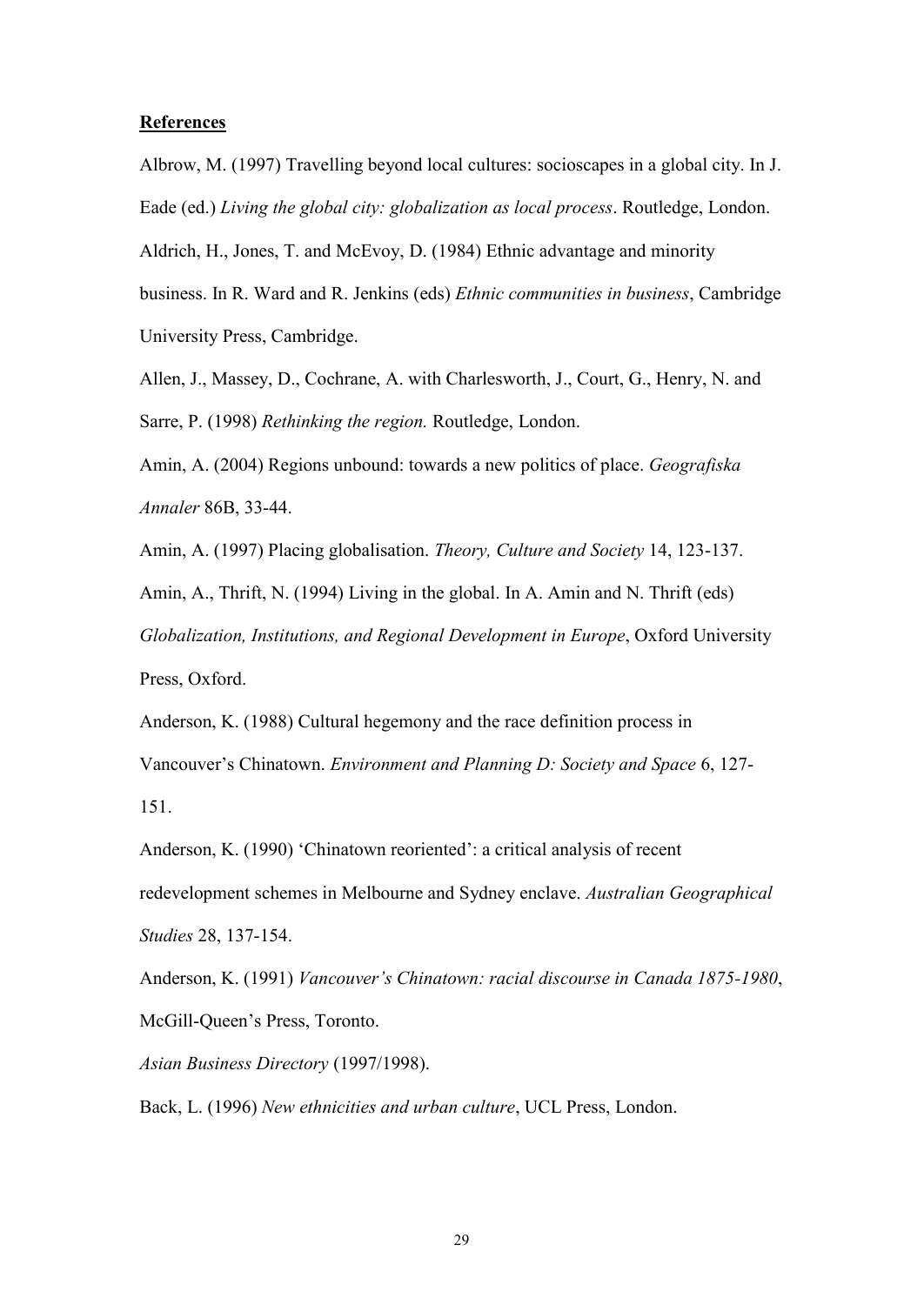Back, L. and Nayak, A. (1993) *Invisible Europeans? Black people in the 'New Europe'*, All Faiths for One Race.

Banerji, S. (1988) Ghazals to Bhangra in Great Britain. *Popular Music* 7, 2.

Banerji, S. and Baumann, G. (1990) Bhangra 1984-8: Fusion and professionalization in a genre of South Asian dance music. In P. Oliver (ed.) *Black music in Britain: essays on the Afro-Asian contribution of popular music*, Open University Press, London.

Barrett, G. A., Jones, T. P. and McEvoy, D. (2000) Ethnic minority businesses in the United Kingdom: the current state of knowledge. Unpublished manuscript.

Bates, T. (1985) Entrepreneur human capital endowments and minority business viability. *The Journal of Human Resources* 20, 540-554.

Birmingham City Council (1996) *The Sikhs in Birmingham: A community profile*, Birmingham, BCC.

*Birmingham Voice* (1998) That's what friends are for. 7 October, 2.

*Birmingham Voice* (1999a) Amrik's screen debut. November, 4.

*Birmingham Voice* (1999b) Kikis savours flavour of success. November, 2-3.

*Birmingham Voice* (2000) Menu Masters. 7 June, 3.

Bryson, J., Daniels, P. and Henry, N. (1996) From widgets to where? The

Birmingham economy in the 1990s. In A. Gerrard and T. Slater (eds) *Managing a conurbation: Birmingham and its region*, Brewin Books, Studley.

Burnett, R. (1996) *The global jukebox: The international music industry*, Routledge, London.

*Business Register Birmingham* (1997), Dun and Bradstreet Ltd, Birmingham.

Chan, W.F. (2002) Chinese identities in Birmingham: Official representations and new ethnicities. Unpublished PhD thesis (School of Geography, University of Birmingham)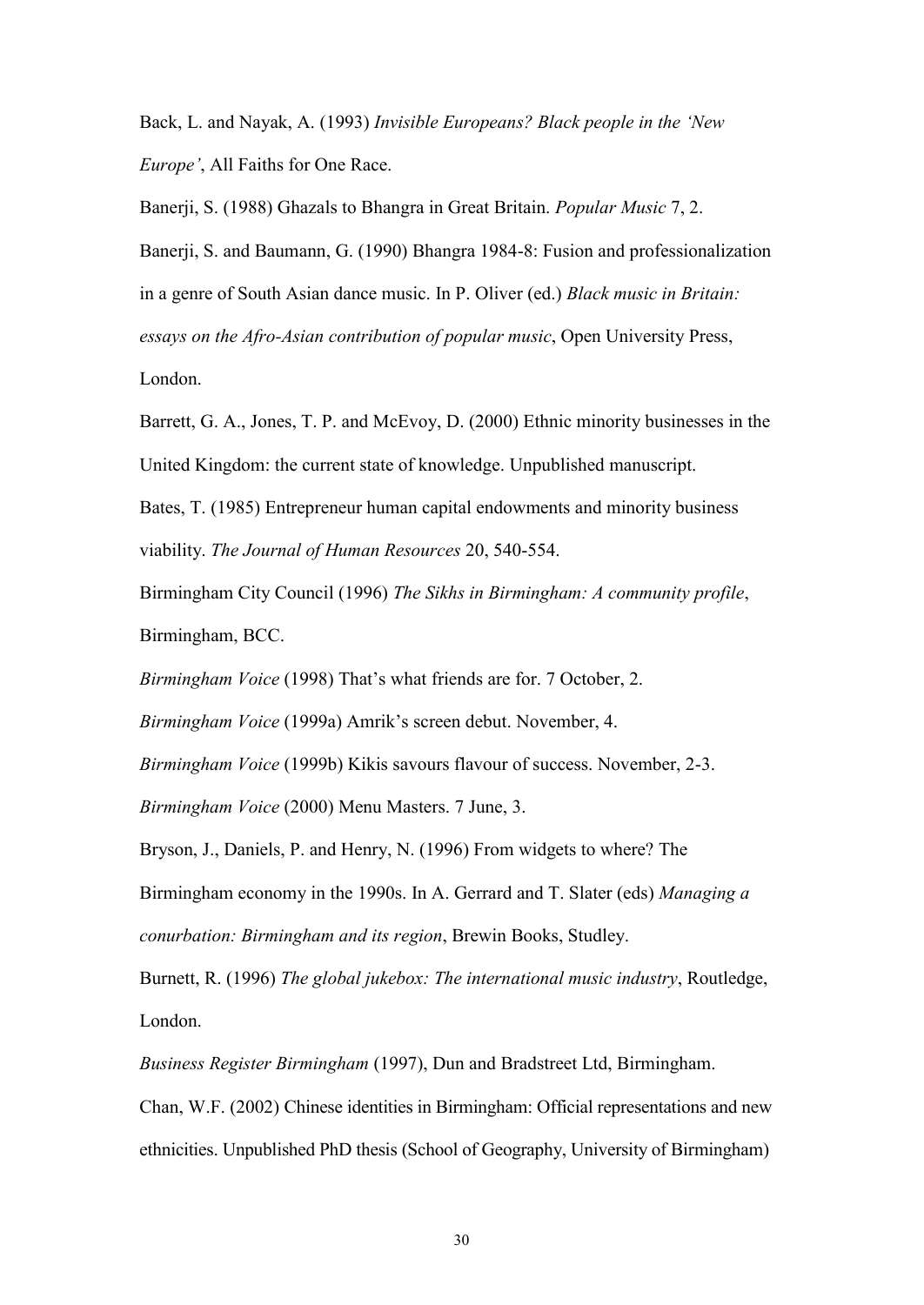Chan W.F. (2005) A Gift of a pagoda, the presence of a prominent citizen and the possibilities of hospitality, *Environment and Planning D: Society and Space* 23, 11- 28*.*

Cook, I and Harrison, M. (2003) Cross over food: re-materializing postcolonial geographies. *Transactions of the Institute of British Geographers* 28, 3, 296-317.

Crang, P., Dwyer, C., Prinjha, S. and Jackson, P. (2000) Transnational communities and spaces of commodity culture. Paper presented at the RGS-IBG Annual Conference, University of Sussex, 4-8 January.

Crang, P., Dwyer, C. and Jackson, P. (2003) Transnationalism and the spaces of commodity culture. *Progress in Human Geography* 27, 4, 438-56.

Deakin, N. and Edwards, J. (1993) *The enterprise culture and the inner city*, Routledge, London.

Dean, S. (1997) Constructing Chinatown: capital and culture in Birmingham"s Chinese Quarter. Unpublished MSc World Space Economy Dissertation (School of Geography, University of Birmingham).

Dwyer, C. and Jackson, P. (2003) Commodifying difference: selling EASTern

fashion. *Environment and Planning D: Society and Space* 21, 3, 269-91.

*Financial Times Food Business*, July 1998, 18.

Fincher, R. and Jacobs, J. (1998) (eds) *Cities of difference*, Guilford Press, New York. Fouron, G. and Schiller, N.G. (2001) All in the family: gender, transnational

migration and the nation-state. *Identities* 7, 4, 539-82.

Glancey, J. (1999) Where would you rather live? *The Guardian* 1 March.

Greene, P. (1997) A resource-based approach to ethnic business sponsorship: a

consideration of Ismaili-Pakistani immigrants. *Journal of Small Business* 

*Management* 35, 58-71.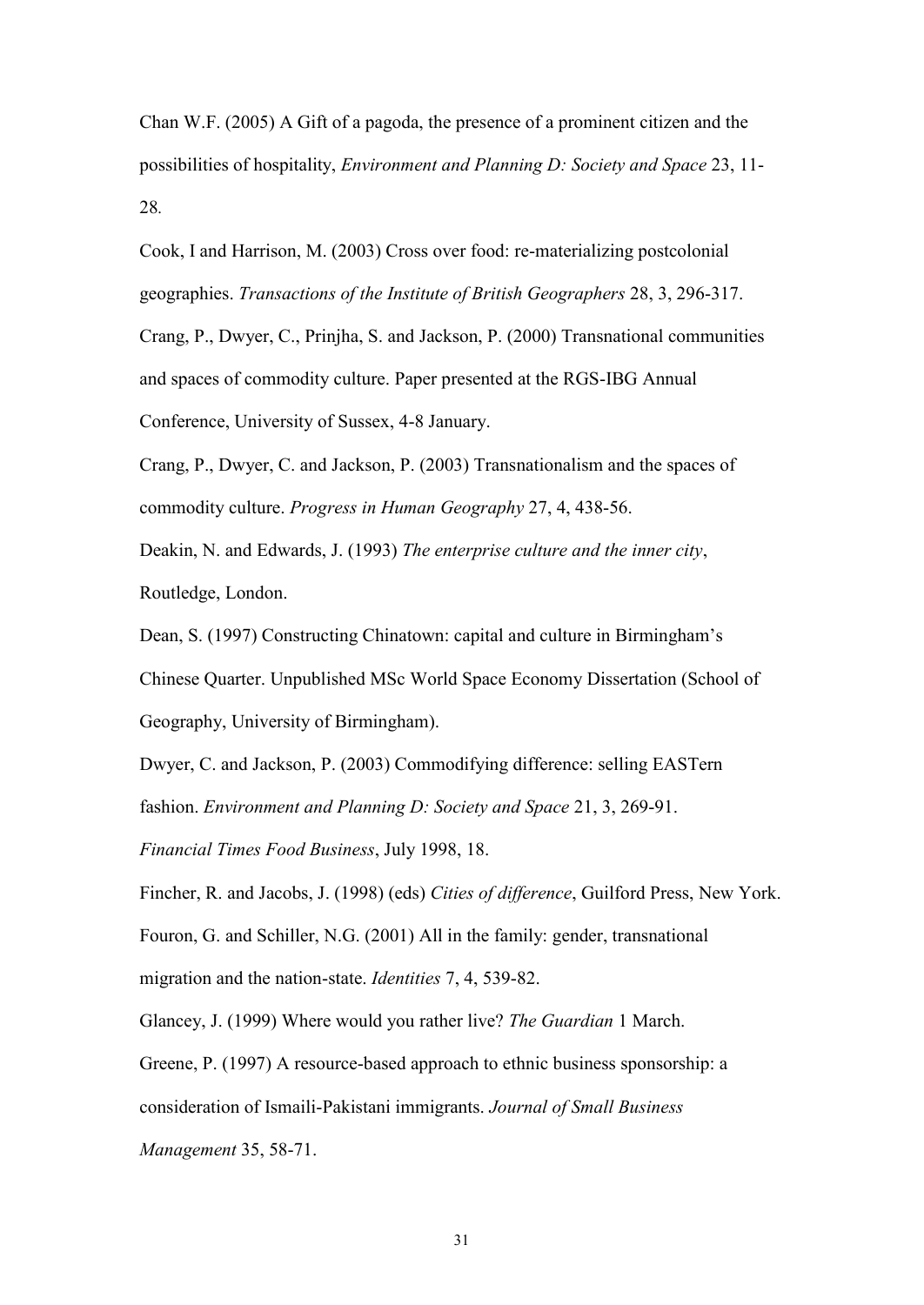Griffin, J. (1998) Brum group to support Irish. *Birmingham Evening Mail* 10 December, 43.

Hardill, I. and Raghuram, P. (1998) Diasporic connections: case studies of Asian women in business. *Area* 30, 255-262.

Held, D., McGrew, A., Goldblatt, D. and Perraton, J. (1999) *Global Transformations: Politics, Economics and Culture*, Polity Press, Cambridge

Henry, N. (1998) Multicultural city, multicultural city centre? Some thoughts on the

future of the city centre and Birmingham "going international". *Service Sector* 

*Commentary* IV (I). SSRU, University of Birmingham.

Henry, N. and Passmore, A. (1999) Rethinking "global" city centres: the example of Birmingham. *Soundings: A Journal of Politics and Culture* 13, 60-66.

Henry, N., McEwan, C. and Pollard, J, (2002) Globalisation from below: Birmingham – postcolonial workshop of the world. *Area* 34, 2, 117-27.

Hubbard (1996) Urban design and city regeneration: social representation of entrepreneurial landscapes. *Urban Studies* 33, 8, 1441-62.

Ind, J. (1998) Business is easy when it"s in at the Deep end. *The Birmingham Post* 9 May Weekend Section, 53.

Jackson, P. (1989) *Maps of meaning*, Unwin Hyman, London.

Jacobs, J. (1996) *Edge of empire: postcolonialism and the city*, Routledge, London.

Keating, S. (2000) The dragon has landed. *The Times Magazine* 5 February, 62-64.

Khadria, B.C. (1999) *The migration of knowledge workers: second-generation effects of India's brain drain*, Sage, New Delhi.

Killeen, N. (1999) *Social exclusion in Birmingham 98/99*, Birmingham City Council Equalities Division, Birmingham.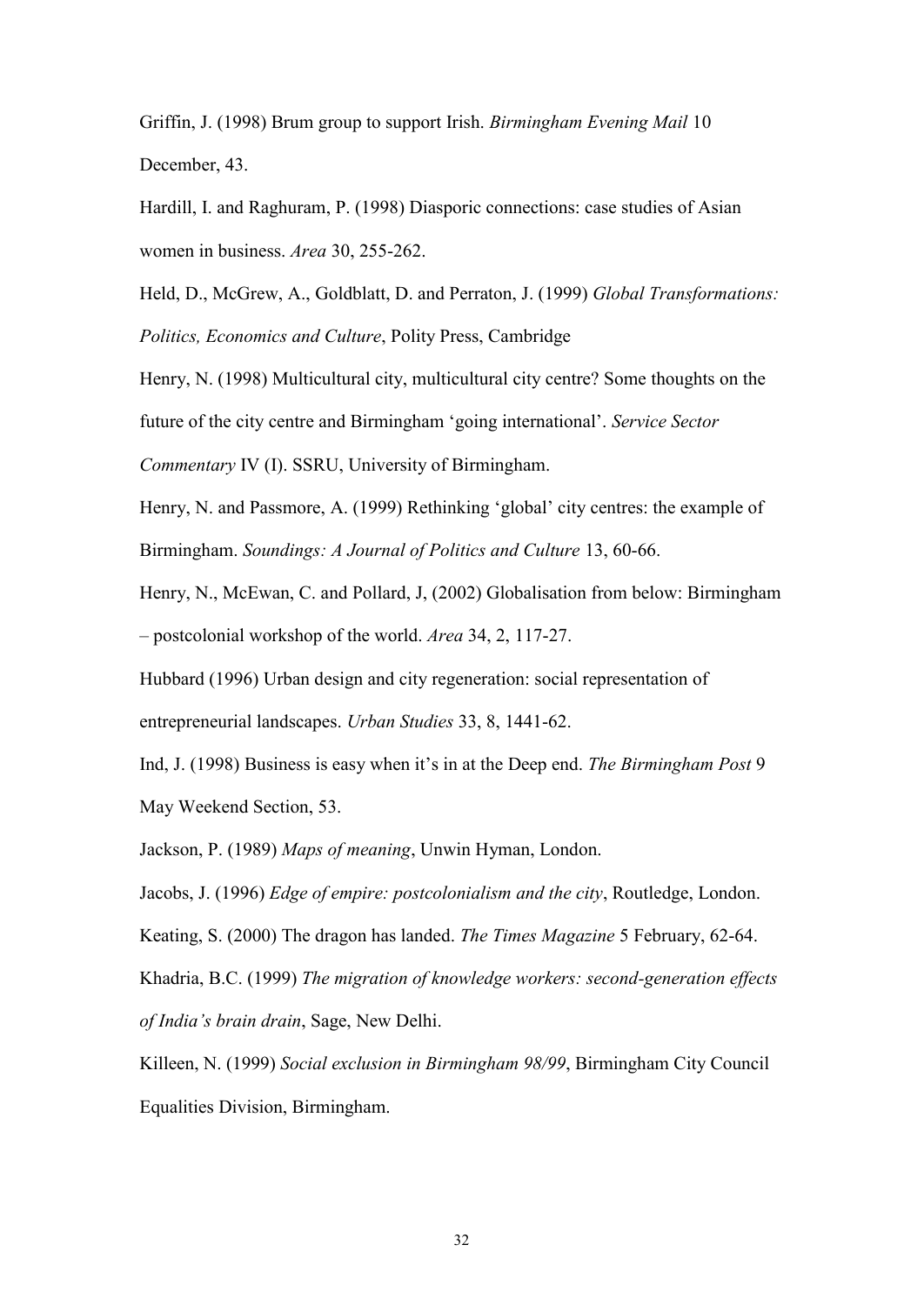Kloosterman, R., van der Leun, J, and Rath, J. (1999) Mixed embeddedness:

(In)formal economic activities and migrant immigrant businesses in the Netherlands. *International Journal of Urban and Regional Research* 23, 2, 252-66.

Kumar, R. (1998) British Bhangra music in Birmingham: alive, alive - hoi hoi.

*Praxis: A Magazine of Contemporary Arts and Culture*, 20-22.

Ley, D. (2004) Transnational spaces and everyday lives. *Transactions of the Institute of British Geographers* 29, 2, 151-64.

Li, P. (1994) Unneighbourly houses or unwelcome Chinese: the social construction of race in the battle over "monster homes" in Vancouver, Canada. *International Journal of Comparative Race and Ethnic Studies* 1, 14-33.

Light, I. and Gold, S.J. (2000) *Ethnic economies*, Academic Press, New York.

Lipsitz, G. (1997) *Dangerous crossroads: popular music, postmodernism and the poetics of place*, Verso, London.

Loftman, P. and Nevin, B. (1996a) Going for growth: prestige projects - three British cities. *Urban Studies* 33, 991-1019.

Loftman, P. and Nevin, B. (1996b) Prestige urban regeneration projects: socioeconomic impacts. In Gerrard, A. J. and Slater, T. R. (1996) (eds) *Managing a conurbation: Birmingham and its region*, Studley, Brewin Books, 187-97.

Massey, D. (1994) *Space, place and gender*. Cambridge, Polity.

Mason, D., Ed. (2003). *Explaining ethnic differences*, London, ESRC and The Policy Press.

Mitchell, K. (1993) Multiculturalism, or the United Colours of Capitalism? *Antipode* 25, 263-94.

Mitchell, K. (1997) Conflicting geographies of democracy and the public sphere in Vancouver BC. *Transactions of the Institute of British Geographers* 22, 162-179.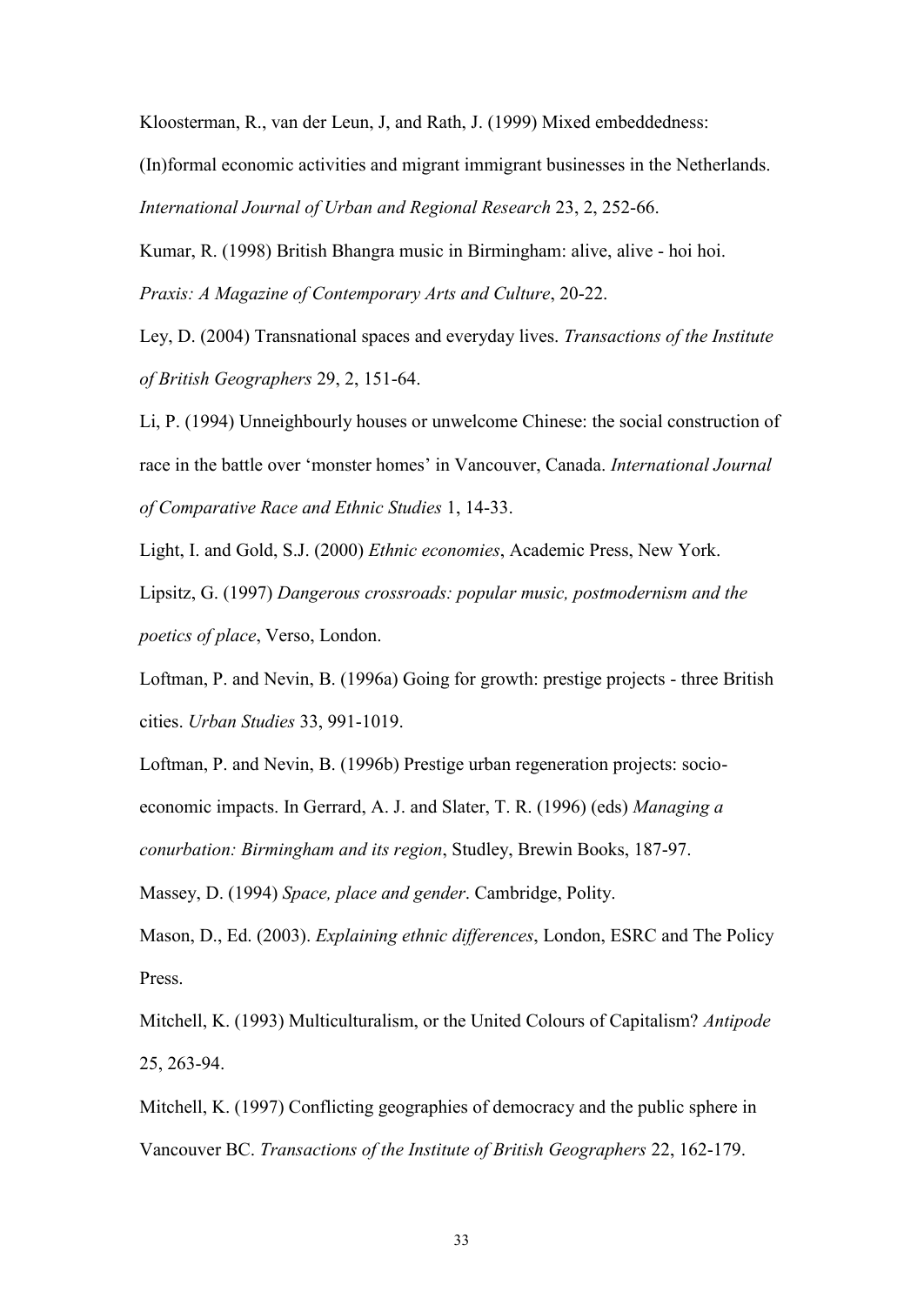Mitchell, T. (1996) *Popular music and local identity: rock, pop and rap in Europe and Oceania*, Leicester University Press, London.

Metcalf, H, Modood, T. and Virdee, S. (1996) *Asian self-employment: the interaction of culture and economics in England*, Policy Studies Institute, London.

Olds, K. (1996) Developing the TransPacific property market: Tales from Vancouver via Kong Kong. (http//www.sfu.ca).

Portes, A., Castells, M. and Benton, L. (1989) (eds) *The informal economy: studies in advanced and less developed countries*, Johns Hopkins University Press, Baltimore. Ram, M. and Jones, T. (1998) *Ethnic minorities in business*, Small Business Research Trust, Milton Keynes.

Ram, M., Abbas, T., Sanghera, B. and Hillin, G. (2000), Currying favour with the locals: Balti owners and business enclaves. *International Journal of Entrepreneurial Behaviour and Research* 6 1, 41-55.

Redding, G. (1990) *The spirit of Chinese capitalism*, De Gruyter.

Robins, K. and Aksoy, A. (2001) From spaces of identity to mental spaces: lessons from Turkish-Cypriot cultural experience in Britain. *Journal of Ethnic and Migration Studies* 27, 4, 685-711.

Salih, R. (2001) Moroccan migrant women: transnationalism, nation-states and gender. *Journal of Ethnic and Migration Studies* 27, 4, 655-71.

Sandercock, L. (1998) *Towards cosmopolis*, Wiley, Chichester.

Sandercock, L. (2003) *Cosmopolis II. Mongrel cities of the 21st century*, Continuum, London

Sassen, S. (1994) *Cities in a world economy*, Pine Forge Press, London. Scott, A. (2001) *Global city-region*, Oxford University Press, Oxford.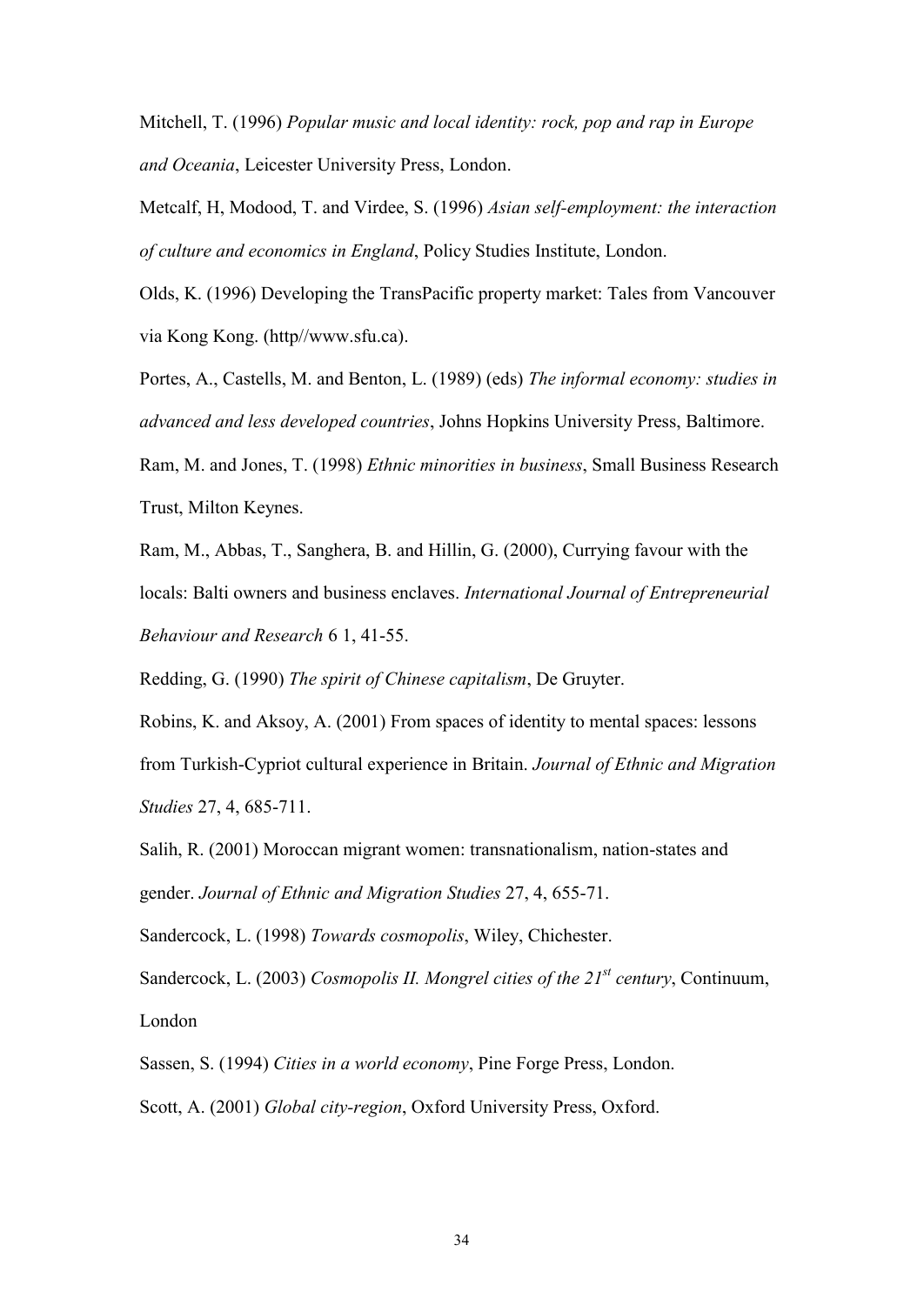Seagrave, S. (1995) *Lords of the Rim: the invisible empire of the Overseas Chinese*, Bantam, London.

Sharma, A. (1996) Sounds Oriental: The (im)possibility of theorizing Asian musical cultures. In S. Sharma, J. Hutnyk and A. Sharma (eds*) Dis-Orienting rhythms: the politics of the new Asian dance music*, Zed, London.

Smallbone, D., Ram, M., Deakins, D. and Baldock, R. (2001) Accessing finance and business support by ethnic minority businesses in the UK. Paper presented at the Conference of Public Policy and the Institutional Context of Immigrant Businesses, Liverpool.

Smith, A., Rainnie, A., Dunford, M., Hardy, J., Hudson, R. and Sadler, D. (1999) 'Where the jobs will be in the United States of Europe': Networks of value, commodities and regions in Europe after 1989. *Regional Economic Performance, Governance and Cohesion in an Enlarged Europe Project* Working Paper 1.

University of Sussex, Brighton.

Smith, M.P. (2001) *Transnational urbanism: locating globalization*, Blackwell, Oxford.

Stewart, C. (1989) *Health education for owners of Greek-Cypriot fish and chip shops.* Environmental Health Department, BCC, Birmingham.

Stuart, L. (1999) Buyers backed by Islam. *The Guardian* 30 January, Money Section, 13.

*The Economist* (1998) Birmingham: from workshop to melting pot. 8 August, 22-23. Urry, J. (2002) *Global complexity*. Polity Press, Cambridge.

Vertovec, S. (1999) Conceiving and researching transnationalism. *Ethnic and Racial Studies* 22, 2, 447-62.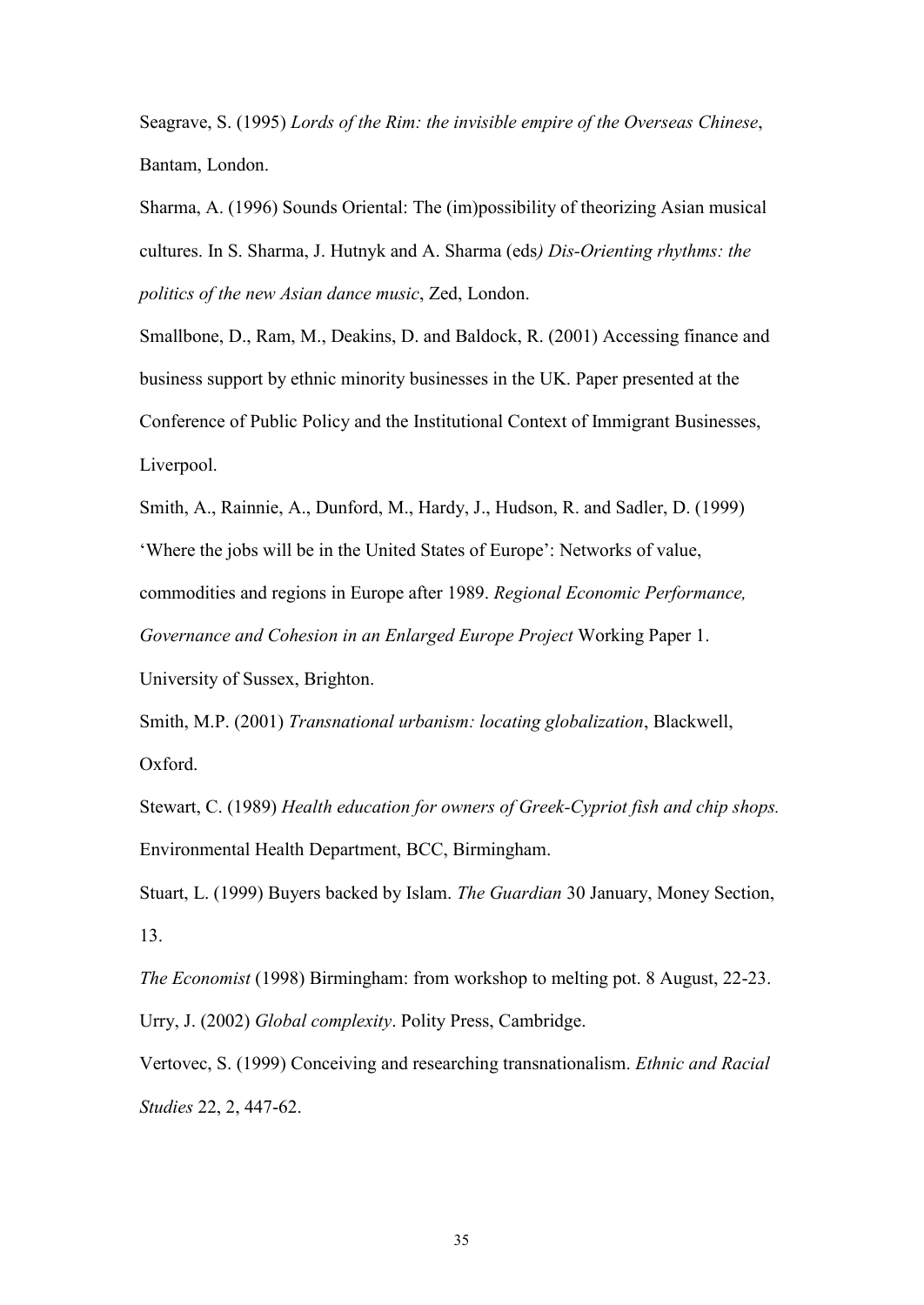Vertovec, S. (2001) Transnationalism and identity. *Journal of Ethnic and Migration Studies* 27, 4, 573-82.

Waldinger, R., Aldrich, H. and Ward, R. (1990) Opportunities, group characteristics, and strategies. In R. Waldinger, H. Aldrich, and R. Ward and Associates (eds) *Ethnic entrepreneurs: immigrant business in industrial society*, Sage, London.

Waldinger, R. and Lapp, M. (1993) Back to the sweatshop or ahead to the informal sector? *International Journal of Urban and Regional Research* 17, 6-29.

Ward, K. (2001) 'Doing' regeneration: evidence from England's second cities. *Soundings: A Journal of Politics and Culture* 17, 162-6.

Ward, R. (1985) Minority settlement and the local economy. In B. Roberts, R.

Finnegan and D. Gallie (eds) *New approaches to economic life*, Manchester

University Press, Manchester.

Ward, R. and Jenkins, R. (1984) (eds) *Ethnic communities in business*, Cambridge University Press, Cambridge.

Weidenbaum, M. and Hughes, S. (1996) *The bamboo network: how expatriate Chinese entrepreneurs are creating a new economic superpower in Asia*, The Free Press, New York.

Werbner, P. (1999) What colour "success"? Distorting value in studies of ethnic entrepreneurship. *The Sociological Review* 47, 548-79.

Werbner, P. (2001) Metaphors of spatiality and networks in the plural city: a critique of the ethnic enclave economy debate. *Sociology* 35, 3, 671-93.

Willis, K. and Yeoh, B. (2000) Gender and transnational household strategies: Singaporean migration to China. *Regional Studies* 34, 3, 253-264.

Wilson, K. and Portes, A. (1980) Immigrant enclaves: an analysis of the labour market experiences of Cubans in Miami. *American Journal of Sociology* 86, 295-319.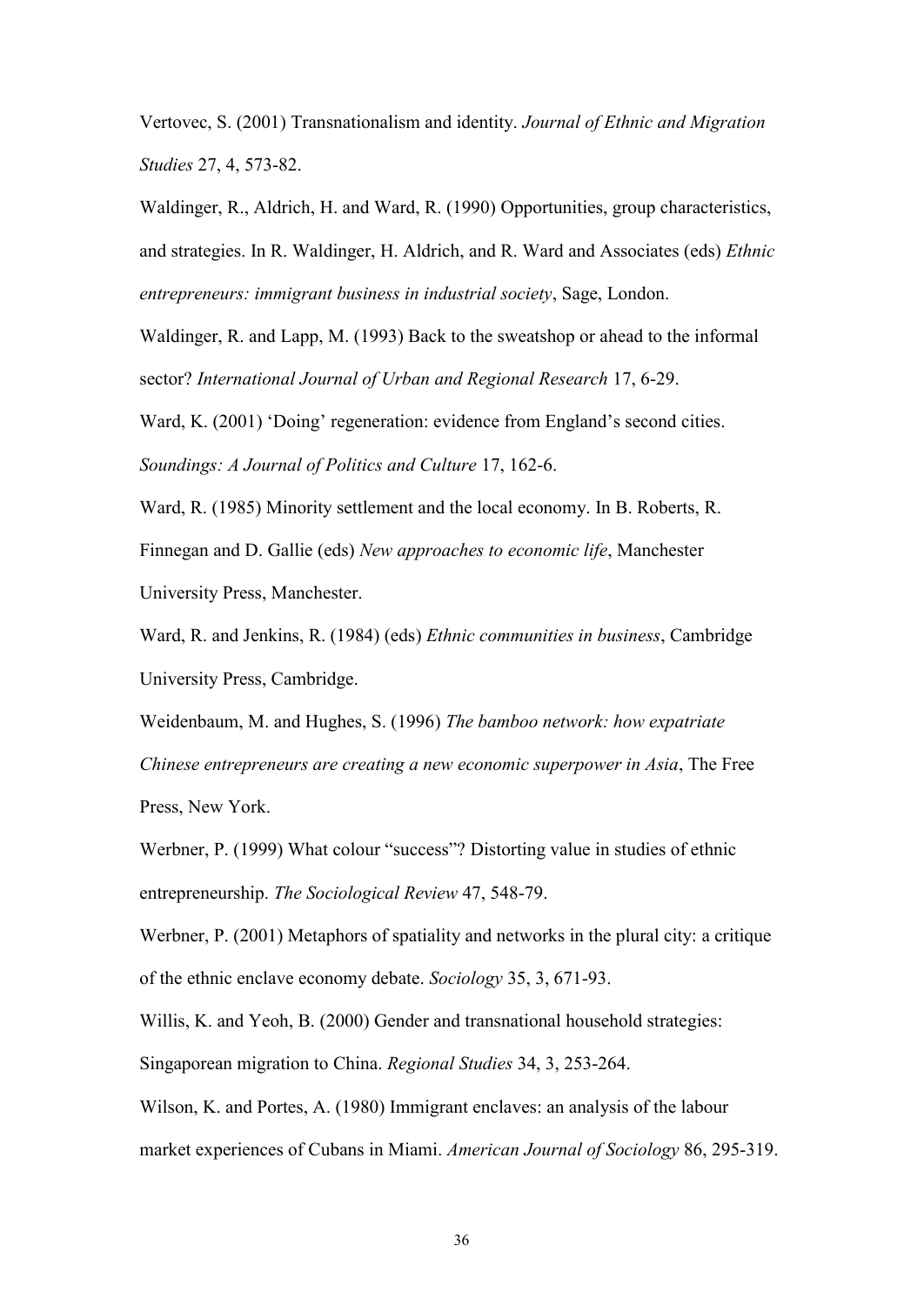Yeung, H. (1998) *Transnational corporations and business networks: Hong Kong firms in ASEAN*, Routledge, London.

Yeung, H. and Olds, K. (2000) *The globalisation of Chinese business firms*,

Macmillan, London.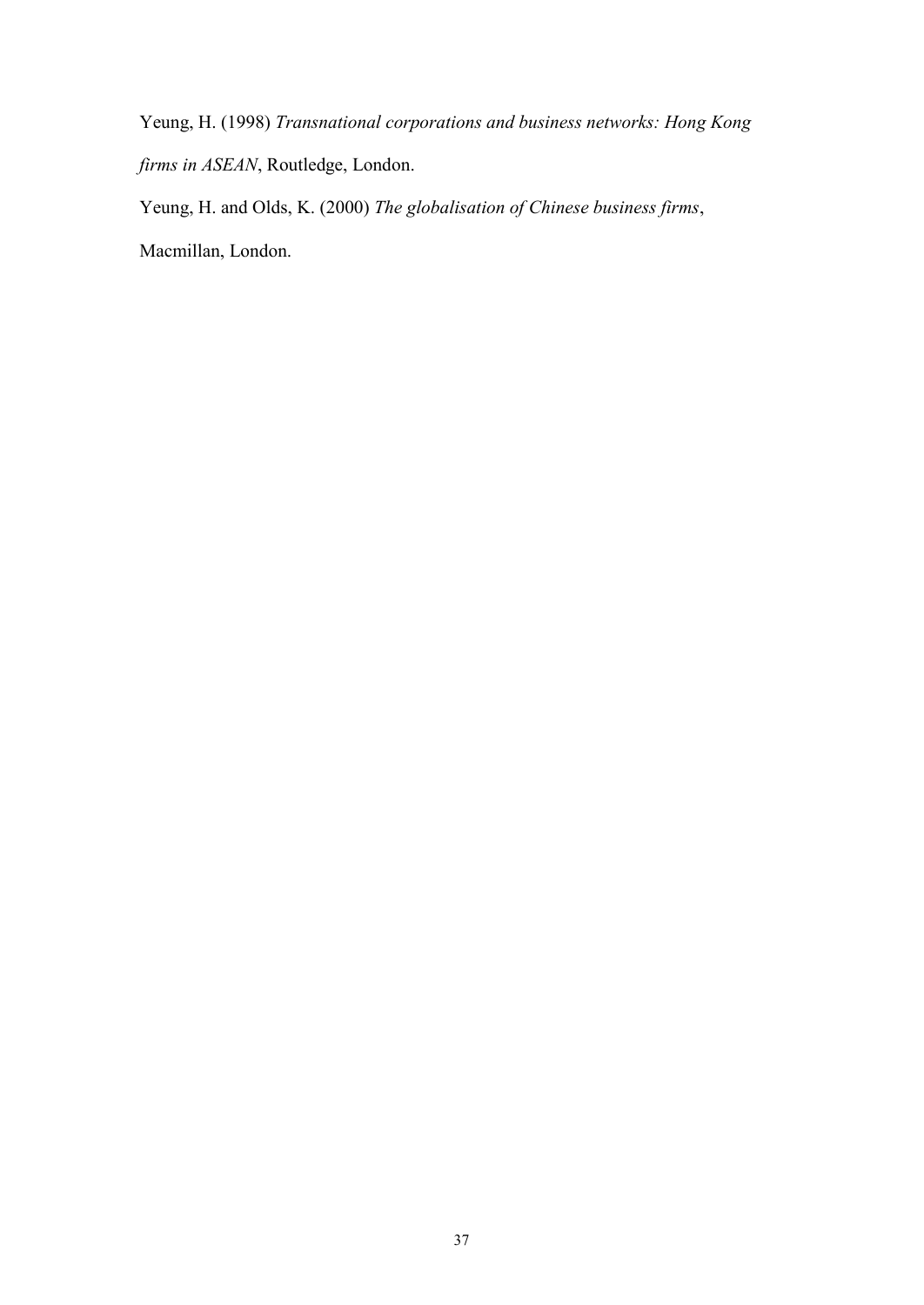Notes:

[1] Of course, we might also be critical of the impact this is likely to have on Mumbai's future position in global IT networks. However, Khadria's (1999) study of Indian knowledge workers migrating to the US discusses positive effects of this migration, with transnational links and cooperation producing human developmentled growth of 'human capital' in the country of origin. This return of human capital can be thought of as a "second-generation" effect of a "brain drain".

[2] For an excellent review of this literature see Ram and Jones (1998).

[3] Bound up with these connections (but more difficult to trace) is the extent to which they mean that Chinese people in Birmingham place themselves in a transnational Chinese imaginary. As Dean (1997: 39) argues, while individuals have their own relation to this, the public discourse of Chinese business people has been keen to strategically draw upon the idea of the Chinese as successful transnational citizens in a way that reflects their own position as a highly mobile group maintaining strong connections with other Chinese transnationals.

[4] [http://www.minority4business.co.uk/connews.asp?renleewtsapf=1171,](http://www.minority4business.co.uk/connews.asp?renleewtsapf=1171) accessed 1 October 2004.

[5] *Business Register Birmingham* (1997) lists 18 food manufacturing and wholesale companies specialising in products ranging from frozen baltis, pickled fruit, bread, halal foods and sweets. *Asian Business Directory* (1997/8) lists a further 9 businesses, and recent newspaper reports suggest that at least another 10 food manufacturing businesses have been established since 1998 (see *Birmingham Voice*, 1999c; 2000). [6] Interview with Helen Rodway, Birmingham Training and Enterprise Council, 18/9/98.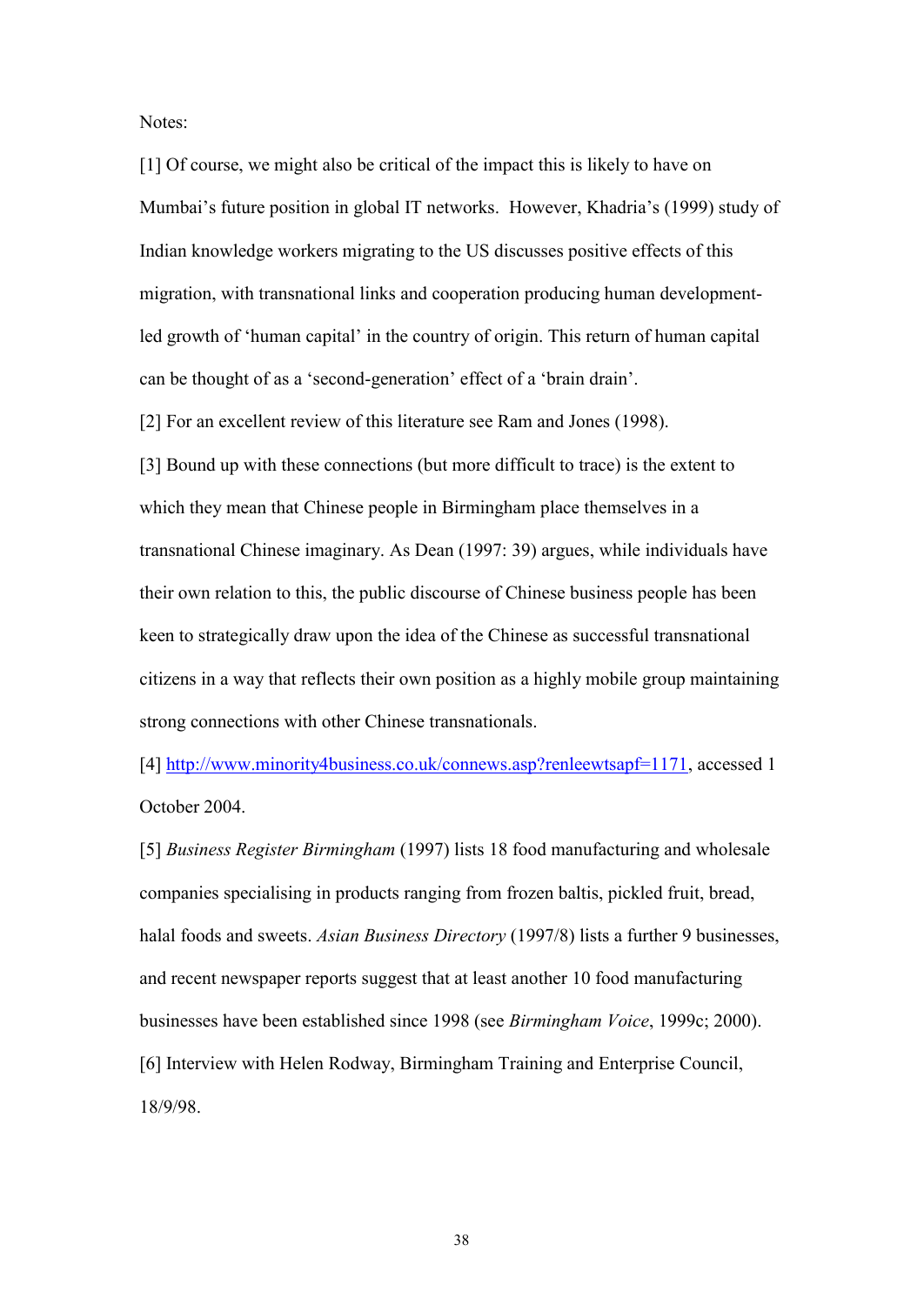[7] Personal communication with Cline-Cole, Centre for West African Studies,

University of Birmingham (see also Smallbone *et al.* 2001).

[8] [http://www.bci.org.uk/jointhechamber/press%20releases,](http://www.bci.org.uk/jointhechamber/press%20releases) accessed 01/10/04.

[9] [http://www.top500.de/g0021539.htm,](http://www.top500.de/g0021539.htm) accessed 01/10/04.

[10] [http://www.eastendfoods.co.uk/eastindex.htm,](http://www.eastendfoods.co.uk/eastindex.htm) accessed 01/10/04.

[11] [http://www.bci.org.uk/jointhechamber/press%20releases,](http://www.bci.org.uk/jointhechamber/press%20releases) accessed 01/10/04.

[12]http://www.sbs.gov.uk/default.php?page=/socialenterprise/awards/innercity100.php accessed 01/10/04.

[13] [http://www.bbc.co.uk/birmingham/capital\\_of\\_culture/highlights.shtml,](http://www.bbc.co.uk/birmingham/capital_of_culture/highlights.shtml) accessed

01/10/04.

[14]  $\frac{http://www.osa.co.uk, accessed 01/10/04.}{}$ 

[15] [http://www.moviebox.co.uk,](http://www.moviebox.co.uk/) accessed 01/10/04.

[16] Personal communication. See also [http://www.hsb-](http://www.hsb-productions.co.uk/hsbtvrad.htm)

[productions.co.uk/hsbtvrad.htm](http://www.hsb-productions.co.uk/hsbtvrad.htm)

[17] Harjinder Boparai, interview with Malkit Singh,

<http://www.hsb-productions.co.uk/Malkit3.htm>

[18] In 1998, those wards with highest concentrations of minority ethnic populations

also had the highest rates of unemployment: Aston  $-23.4\%$ ; Handsworth  $-19.1\%$ ;

Ladywood – 21.3%; Nechells – 19.7%; Small Heath – 16.5%; Soho – 16.3%;

Sparkbrook – 25.3%; Sparkhill – 17.1%. In addition, 49% of Pakistani/Bangladeshi

workers earn less than £4.50 per hour, compared with 31% of white workers (Killeen,

1999).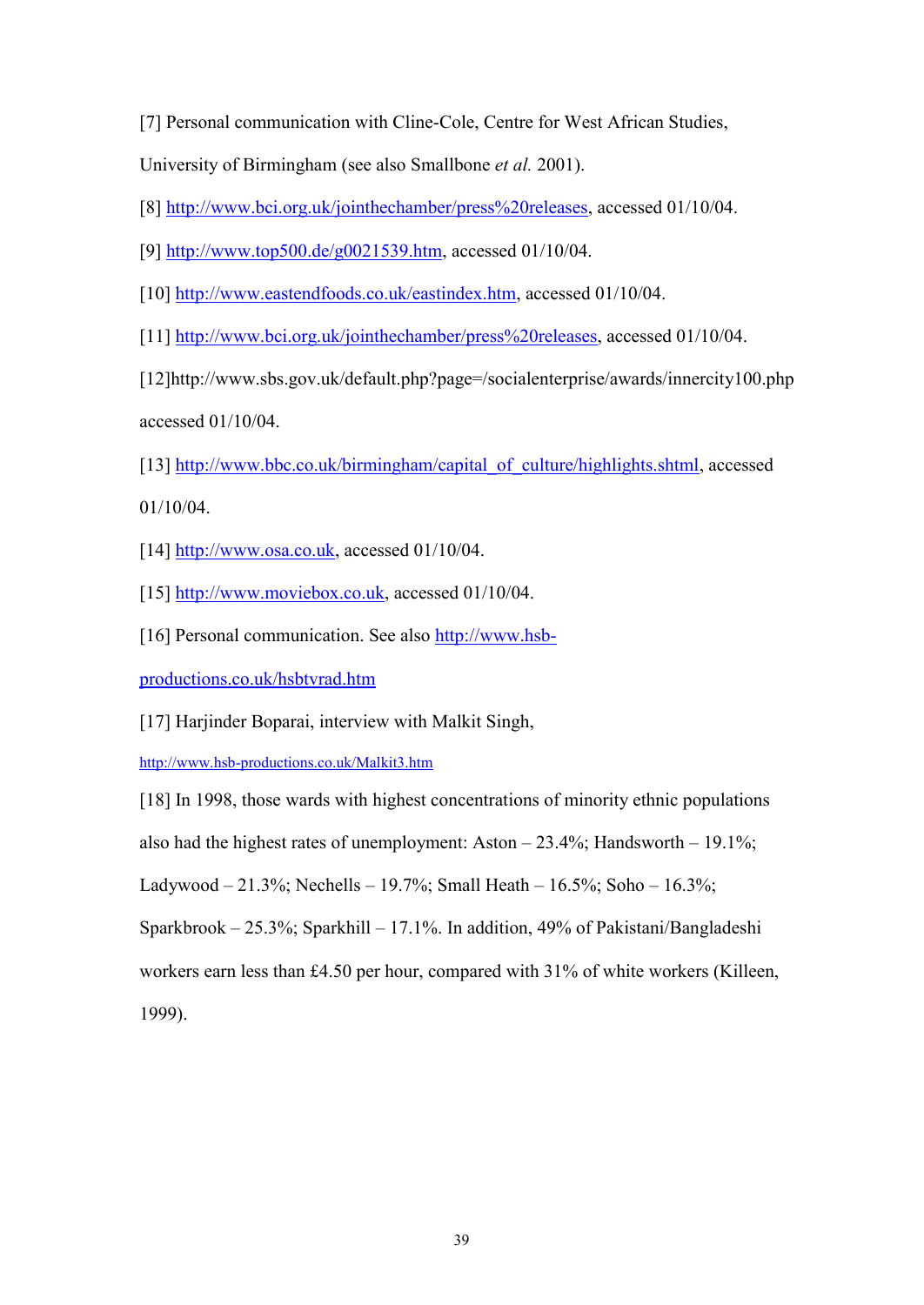#### **Acknowledgements**

We would like to extend our thanks to Zoë Elliott and Jo Sadler, who were employed as Research Assistants on this project and to John Bryson for providing funding for their support. Simon Dean and David McEvoy provided us with additional information for which we are grateful. The ideas discussed in this paper have been presented at the International Conference on Celebrating Success: Practical Approaches to Race Equality (Aston University, March 1998), the European Urban and Regional Studies Conference at Durham University (1998), the ESRC Transnational Communities Programme Seminar Series, School of Geography, University of Oxford (February 1999), the Annual Conference of RGS-IBG at the University of Leicester (January, 2000), and the Annual Meeting of the Association of American Geographers in Pittsburgh (March 2000). We are grateful to the participants and audiences at these conferences and to two anonymous referees for their constructive and insightful comments. Thanks also to Reg Cline-Cole who provided helpful comments on an earlier version of this paper.